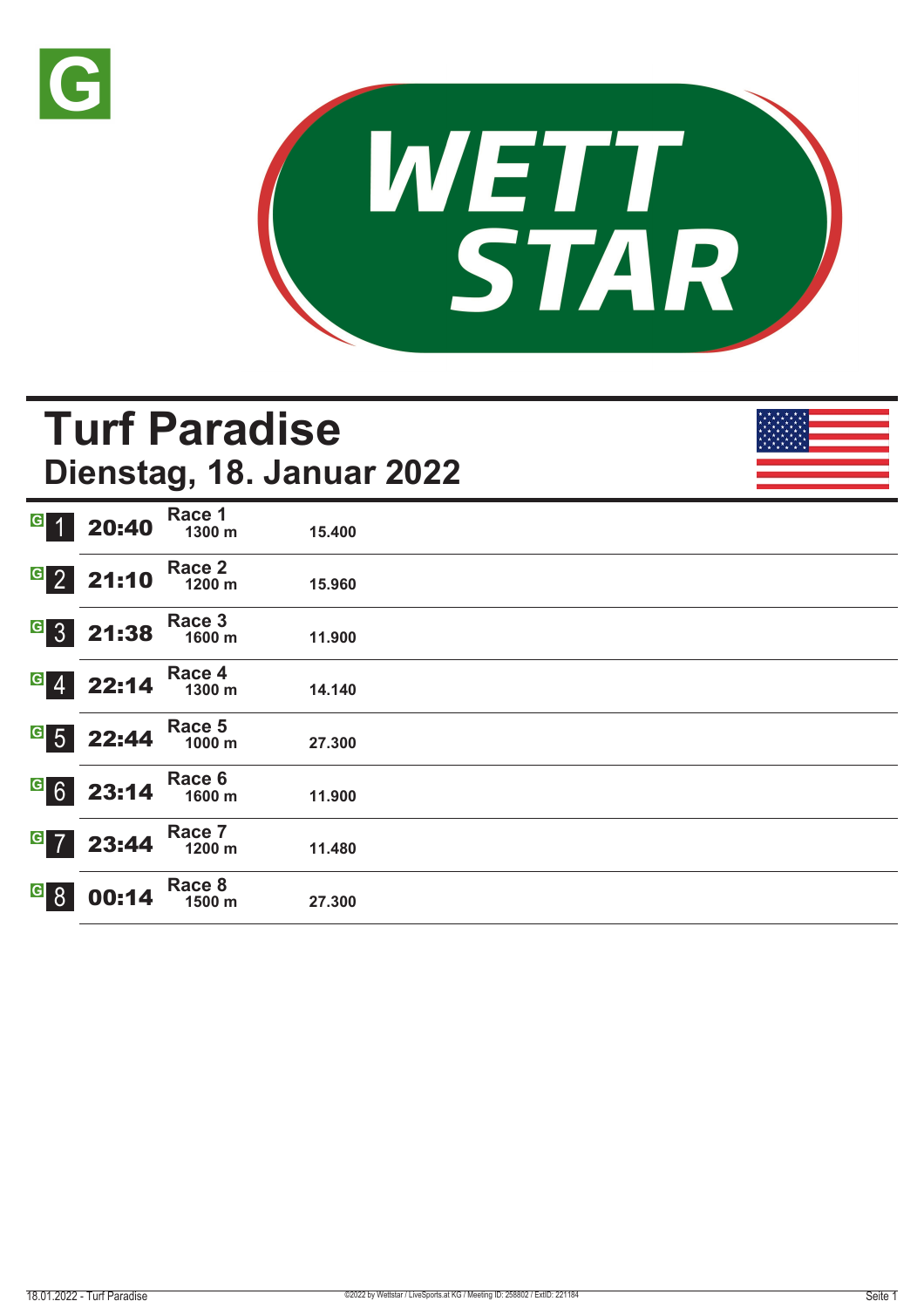| 18.01.2022 - Turf Paradise                                                                                                                                                                                                                             |                                                                                                                                                                                                    |                                                                                                                                                                                                     |                                                                                                                                                                                         | Rennen#10                                                                                                                                                                                                                                                 |                                                                                                                                                                                           |                                                                                                                                                                                                                            |                                                                                                                                            |                                                                                                         |                                                                                                                                                                                                                                                                       | Seite 2                                                                                                            |
|--------------------------------------------------------------------------------------------------------------------------------------------------------------------------------------------------------------------------------------------------------|----------------------------------------------------------------------------------------------------------------------------------------------------------------------------------------------------|-----------------------------------------------------------------------------------------------------------------------------------------------------------------------------------------------------|-----------------------------------------------------------------------------------------------------------------------------------------------------------------------------------------|-----------------------------------------------------------------------------------------------------------------------------------------------------------------------------------------------------------------------------------------------------------|-------------------------------------------------------------------------------------------------------------------------------------------------------------------------------------------|----------------------------------------------------------------------------------------------------------------------------------------------------------------------------------------------------------------------------|--------------------------------------------------------------------------------------------------------------------------------------------|---------------------------------------------------------------------------------------------------------|-----------------------------------------------------------------------------------------------------------------------------------------------------------------------------------------------------------------------------------------------------------------------|--------------------------------------------------------------------------------------------------------------------|
| <b>WANN STARTET IHR PFERD</b>                                                                                                                                                                                                                          |                                                                                                                                                                                                    |                                                                                                                                                                                                     |                                                                                                                                                                                         |                                                                                                                                                                                                                                                           |                                                                                                                                                                                           |                                                                                                                                                                                                                            |                                                                                                                                            |                                                                                                         |                                                                                                                                                                                                                                                                       |                                                                                                                    |
| All American Hero<br>American Bourbon<br>Aquinas<br>Ardenlee Star<br>Atta Boy Billy<br>Bibleman<br><b>Brave Helios</b><br>Call You Tomorrow<br><b>Candy Wompus</b><br>Chewy Chewy Good<br>Circus Ride<br>Club Champ<br>Crack A Cold One<br>Eight Makar | El Chumelito<br>5<br>8<br>Ez Ruler<br>3<br>Flycatcher<br>Forty Fathoms<br>2<br>4<br>Galileta<br>Golden Tiger<br>4<br>4<br>8<br>5<br>Imperator<br>6<br>Include Hoo<br>Inquisiteur<br>Iroquois Heart | Freezing Jimmy<br>Gone Somewhere<br>Hello Handsome<br>High Speed Chase                                                                                                                              | 4<br>$\overline{1}$<br>5<br>$\overline{2}$<br>$\overline{2}$<br>8<br>$\Delta$<br>6<br>6<br>6<br>6<br>$\overline{7}$<br>3                                                                | <b>Irresistibly Sexy</b><br>Jedi Warrior<br>Jen Lors Legacy<br>Kenzou's Rhythm<br>King Parker<br>Kodiak King<br>L D' Rado Goldrush<br>Little John<br>Little Miss Belle<br>Loopy<br>Love Ya Most<br>Mongolian Window<br>Moonlite Graham<br>Mountain Spirit | 1<br>6<br>$\overline{7}$<br>7<br>4<br>7<br>2<br>$\overline{7}$<br>8<br>8<br>3<br>8<br>5<br>$\overline{2}$                                                                                 | Noumea<br>Paper Bov<br>Perky Brunette<br>Prance<br>Private Joke<br>Redaction<br>Savitall<br>Sheza Machiavelli<br>Silver Kid<br><b>Silver Service</b><br><b>Smiling Matt</b><br>Smokin Arrow<br>Sombra Negra<br>Spendaholic |                                                                                                                                            | 3<br>4<br>3<br>8<br>7<br>$\overline{2}$<br>3<br>3<br>1<br>$\overline{7}$<br>6<br>$\mathbf{1}$<br>5<br>4 | Spun Line<br>Starzan<br>Success Rate<br>Sunland Star<br>Swagsational<br><b>Talkin Malice</b><br><b>Tapit At Midnight</b><br>The Metal Man<br>Thirsty Junior<br>Tiz A Speed Bomb<br><b>Twilight Galaxy</b><br><b>Twilight Rider</b><br>Vroysky<br><b>Western Smoke</b> | 8<br>5<br>7<br>6<br>6<br>6<br>$\overline{4}$<br>$\overline{\mathbf{c}}$<br>$\overline{7}$<br>5<br>3<br>ĥ<br>5<br>4 |
| <b>WANN STARTET IHR JOCKEY / FAHRER</b>                                                                                                                                                                                                                |                                                                                                                                                                                                    |                                                                                                                                                                                                     |                                                                                                                                                                                         |                                                                                                                                                                                                                                                           |                                                                                                                                                                                           |                                                                                                                                                                                                                            |                                                                                                                                            |                                                                                                         |                                                                                                                                                                                                                                                                       |                                                                                                                    |
| Alex M. Cruz<br>Cerapio Figueroa<br>Daniel P. Vergara<br>Francisco Garcia<br>Harry Hernandez<br>Israel Hernandez<br>Karlo Lopez<br>Leslie Mawing<br>McKenna Anderson<br>Sean Gilpin                                                                    | 2,3,4,5,6,7<br>3,5,6,8<br>2,4,5,8<br>1,3,4<br>1,2,3,4,5,6,8<br>4,5,6,7<br>6.7<br>4,6,8<br>1,7<br>$\overline{2}$                                                                                    |                                                                                                                                                                                                     | Allyssa Morales<br>Chad Lindsay<br>Enrique Garcia<br>Franklin Ceballos<br><b>Heribert Naherd Martinez</b><br>Joree L. Scriver<br>Keivan Serrano<br><b>Lindey Wade</b><br>Michael Ybarra |                                                                                                                                                                                                                                                           | 6,7<br>7<br>6<br>5.7<br>2,7,8<br>4<br>8<br>2,3,4,6,7<br>1.4.7                                                                                                                             |                                                                                                                                                                                                                            | Crystal Conning<br>Glenn W. Corbett<br>Isaias D. Enriquez<br>Jose Luis Zunino<br>Kenneth P. Deonauth<br>Luis A. Valenzuela<br>Sahin Civaci | Cassidy D. B. Fletcher<br>Fausto Henrique Da Silva                                                      | 3<br>6<br>5,7,8<br>2,3<br>1,3,4,7<br>6<br>8<br>5                                                                                                                                                                                                                      |                                                                                                                    |
| <b>WANN STARTET IHR TRAINER</b>                                                                                                                                                                                                                        |                                                                                                                                                                                                    |                                                                                                                                                                                                     |                                                                                                                                                                                         |                                                                                                                                                                                                                                                           |                                                                                                                                                                                           |                                                                                                                                                                                                                            |                                                                                                                                            |                                                                                                         |                                                                                                                                                                                                                                                                       |                                                                                                                    |
| Antonio Soto<br>Chad K. Story<br>Debbie Van Horne<br>Heath Lawrence<br>Jeffrey Metz<br>Jonathan Wong<br>Jr. Martin Valdez-Cabral<br>Kevin Eikleberry<br>M. L. Pierce<br>Raymond G. Valerio                                                             | 6<br>3,4<br>2,7<br>6<br>3,6<br>4,5,8<br>3,4,7<br>8<br>3<br>4                                                                                                                                       | Barry Hodgson<br>Curt Ferguson<br>Eliska Kubinova<br>lii Anthony Blea<br>Jesus E. Olivas-Valenzuela<br>Jose Luna Silva<br>Juan Quintana Gutierrez<br>Kevin Hansen<br>Marvin Buffalo<br>Reed Saldana |                                                                                                                                                                                         | 6<br>$\overline{7}$<br>6<br>5,6,7<br>4<br>5.7.8<br>5,7<br>7<br>2<br>5                                                                                                                                                                                     | <b>Billy Christian</b><br>Dan Morgan<br>Frank L. Ortiz<br>Jason Homer<br>Joe Toye<br>Jr. Bennie L. Woollev<br>Justin R. Evans<br>Kimberley Johnston<br>Miquel L. Hernandez<br>Robert Baze |                                                                                                                                                                                                                            | $\overline{7}$<br>1,7<br>$\overline{2}$<br>$\overline{7}$<br>5<br>6.7<br>1,3,4,5,8<br>4<br>4<br>2.5.6                                      | Jr. Jose Silva                                                                                          | Candelario Villamar<br>Dayson Lavanway<br>Gene C. Garcia<br>Jeffrey Faulkner<br>Johnathon Feron<br>Kenneth A. Person<br>Kyndra D. McKinney<br>Rafael S. Barraza<br>Robertino Diodoro                                                                                  | 3,4<br>8<br>6<br>$\overline{7}$<br>$\overline{2}$<br>2.8<br>6<br>3<br>4                                            |

**Ryan Bratcher 8 Tena Birdwell 2,8 Travis Wheeler 1 Val Brinkerhoff 1 Wendell L. McDaniel 1**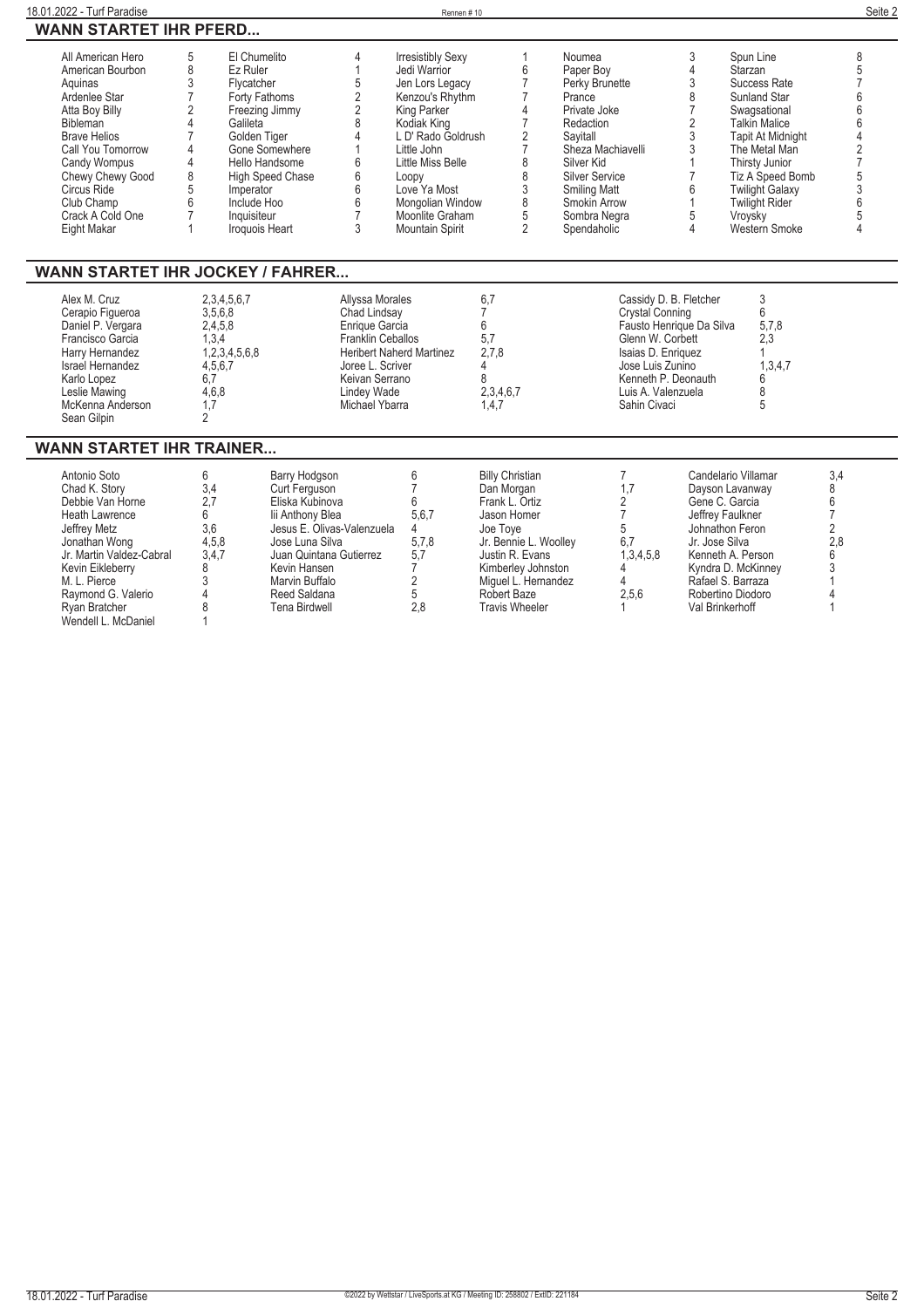## **1 20:40**

**1300 m Flach Race 1 Rennpreis: 15.400**

**15.400** 

**FOR MAIDENS, FOUR YEARS OLD AND UPWARD. Weight, 124 lbs. Claiming Price \$12,500. Arizona Bred Claiming Price \$15,000.** 

| 1300                                                  |                                                                                                                                                                            |                                                                                             |                       |                                      |                                                                                                         |                                                                                                                                                                                                                                  |
|-------------------------------------------------------|----------------------------------------------------------------------------------------------------------------------------------------------------------------------------|---------------------------------------------------------------------------------------------|-----------------------|--------------------------------------|---------------------------------------------------------------------------------------------------------|----------------------------------------------------------------------------------------------------------------------------------------------------------------------------------------------------------------------------------|
| ٠<br>56.2                                             | <b>Ez Ruler</b><br>4j. dunkelbr W (Ez Effort - Ryleigh Ruler)<br>Trainer: Rafael S. Barraza<br>Besitzer: Richardson, Ray And Richard                                       | 07.09 Azd<br>31.08 Azd<br>17.08 Azd<br>21.07 Azd                                            | 3<br>6<br>7<br>7      | 1100<br>1200<br>1000<br>1200         | 29,0 Kevin Carbajal<br>75,2 Kevin Carbajal<br>13,2 Keivan Serrano<br>15.6 Michael Ybarra                | Double Down Brown, Silvers Bling, Ez Ruler<br>Brewery Gulch, First Call, Seven Points<br>El Patron Jet, Double Down Brown, Brewery<br>Loose Diamond, Stephen James, Brewery                                                      |
| Box: 1<br>ML: 6,0                                     | <b>Francisco Garcia</b>                                                                                                                                                    |                                                                                             |                       |                                      |                                                                                                         |                                                                                                                                                                                                                                  |
| $\overline{\mathbf{2}}$<br>56.2<br>Box: 2<br>ML: 28,0 | <b>Gone Somewhere</b><br>4j. rotbraun W (Vronsky - Go Ruby Go)<br>Trainer: Dan Morgan<br>Besitzer: Inc. Harris Farms<br><b>Michael Ybarra</b>                              | 27.12 Turf Paradise<br>15.12 Turf Paradise<br>25.08 Azd<br>04.08 Azd<br>17.07 Del Mar       | 7<br>3<br>3<br>4<br>6 | 1200<br>1000<br>1600<br>1200<br>1200 | 14.7 Michael Ybarra<br>4.8 Michael Ybarra<br>3.9 Michael Ybarra<br>1.7 Michael Ybarra<br>8,9 Tyler Baze | Majestic Street, Try To Capture, Zero Down<br>Abi Gezunt, Flying Charlie, Gone Somewher<br>Steal Home, Seven Points, Gone Somewhe<br>Tw Skipping Stones, Steal Home, Bourbon<br>By Moonlight, Gerlach's, Warrens Candy Ma        |
| 3<br>54.0                                             | <b>Smokin Arrow</b><br>4j. dunkelbr W (Bold Chieftain - Wild Shenanig<br><b>Trainer: Travis Wheeler</b><br>Besitzer: Travis Wheeler                                        | 31.12 Turf Paradise                                                                         | 6                     | 1100                                 | 4,5 Harry Hernandez                                                                                     | Not Necessarily, Warfront Fighter, Mybestis                                                                                                                                                                                      |
| Box: 3<br>ML: 16,0                                    | <b>McKenna Anderson</b>                                                                                                                                                    |                                                                                             |                       |                                      |                                                                                                         |                                                                                                                                                                                                                                  |
| 4<br>56.2<br>Box: 4<br>ML: 7,0                        | <b>Silver Kid</b><br>4j. grau/bra W (Don'tsellmeshort - Improvisatio<br>Trainer: Wendell L. McDaniel<br>Besitzer: Cuellar, Jodi And Gounalakis,<br><b>Jose Luis Zunino</b> | 14.12 Turf Paradise<br>22.11 Turf Paradise<br>05.11 Turf Paradise<br>09.10 Fno<br>12.09 Lrc | 4<br>4<br>4<br>8<br>4 | 1600<br>1600<br>1600<br>1200<br>1100 | 11,3 Jose Zunino<br>5.6 Jose Zunino<br>30.5 Jose Zunino<br>15,1 William Antongeorgi III                 | Macchiato d'Oro, Greenbrier, Classic Luck<br>Alpine Hypnosis, Greenbrier, Prince Otto<br>My Indy, Heir, Greenbrier<br>Smiling Tony, Swimmingwithsharks, Rowdy<br>10,5 Eduard Rojas Fernande Gordy's Boy, Catfish Charlie, Misawa |
| 5<br>56.2<br>Box: 5<br>ML: 45,0                       | <b>Irresistibly Sexy</b><br>4j. kastanie W (Informed - Sexy Melody)<br>Trainer: Justin R. Evans<br>Besitzer: Evans, Justin R. And Franklin<br><b>Isaias D. Enriquez</b>    | 31.12 Santa Anita<br>04.12 Lrc<br>29.10 Santa Anita<br>10.10 Santa Anita<br>05.09 Del Mar   | 7<br>5<br>4<br>4<br>6 | 1200<br>1600<br>1700<br>1600<br>1100 | 4.1 Edwin Maldonado<br>4,5 Tyler Baze<br>10.8 Tyler Baze<br>4,5 Tyler Baze<br>10,2 Tiago Pereira        | Quantum Quest. Settecento. Careless Kitte<br>Me Macho, Straus's Place, Inesperado<br>No Hang Charlie, Bravestone, Mongol Altai<br>Harbor Sky, Mongol Altai, Da Kine<br>So Cal Memory, Head For Business, Pick Y                  |
| 6<br>56.2<br>Box: 6<br>ML: 3,0                        | <b>Eight Makar</b><br>4j. rotbraun W (Empire Maker - Tempus Fugit)<br>Trainer: Val Brinkerhoff<br>Besitzer: Kelly Brinkerhoff<br><b>Harry Hernandez</b>                    | 03.12 Lrc<br>13.11 Del Mar<br>15.10 Santa Anita<br>25.09 Lrc<br>19.08 Del Mar               | 6<br>6<br>5<br>4<br>9 | 1200<br>1600<br>1200<br>1600<br>1300 | 72,1 Wayne Barnett<br>54,2 Tyler Baze<br>77,0 Tyler Baze<br>8,5 Diego Herrera<br>20,0 Kyle Frey         | Sir Flatter, Grandconcourse Guy, Big Well<br>Primer Dimer, Funkenstein, Inesperado<br>Pick Your Bid, Mad Catter, Sir Flatter<br>Borkan, Mongol Altai, Roadside<br>Honor Among Men, Gordy's Boy, Tiz Viciou                       |
| Ergebnis:                                             | Quoten:                                                                                                                                                                    |                                                                                             |                       |                                      |                                                                                                         |                                                                                                                                                                                                                                  |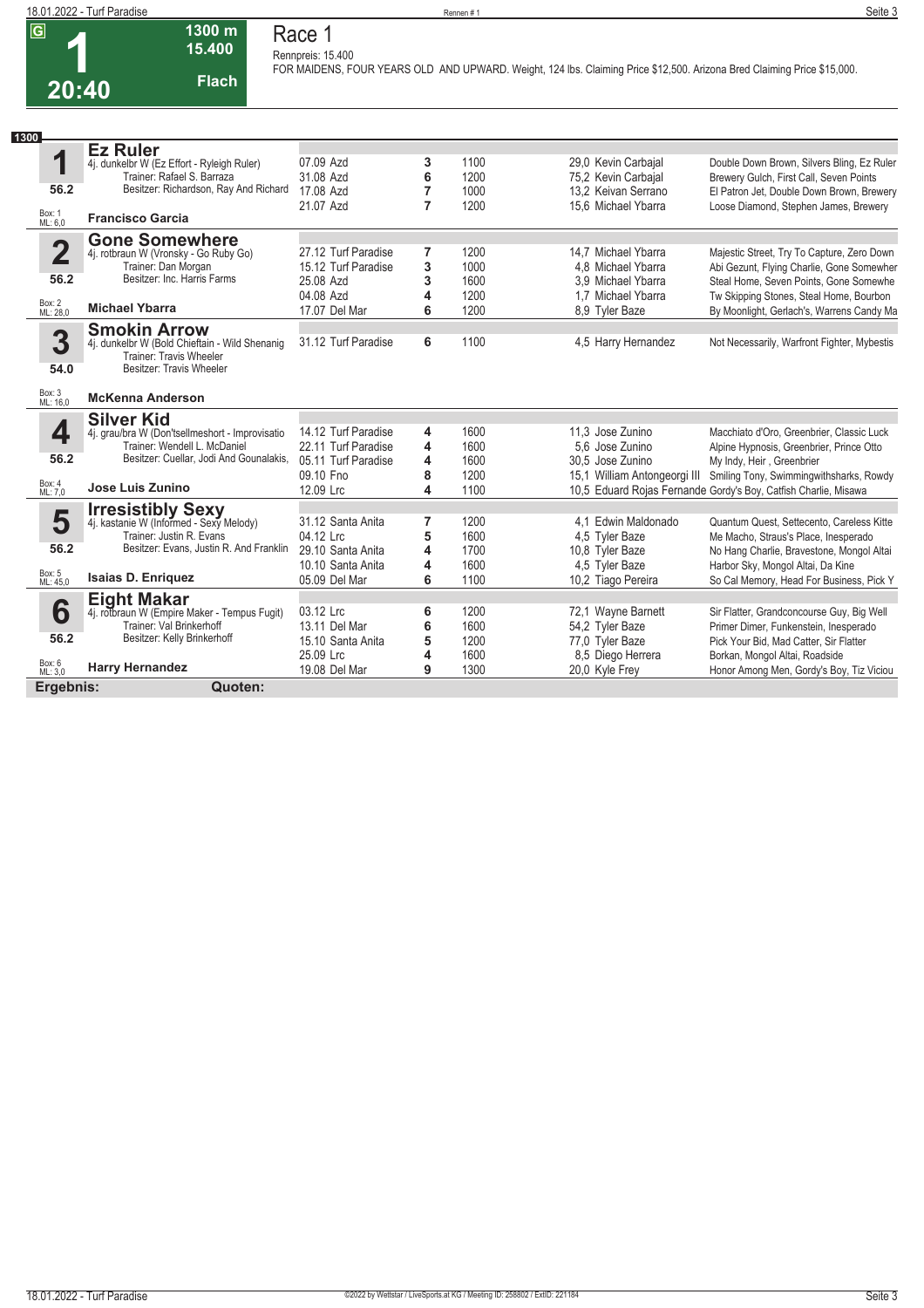

#### **1200 m 15.960 Flach Race 2**

**Rennpreis: 15.960** FOR FOUR YEAR OLDS AND UPWARD WHICH HAVE NEVER WON FOUR RACES. Weight, 124 lbs. Non-winners Of Three Races<br>Allowed 2 lbs. Claiming Price \$8,500 (This Race Also Taken For Fillies And Mares). Arizona Bred Claiming Price \$10,

| 1200                    |                                                                          |                                         |                         |              |                                                   |                                                                                           |
|-------------------------|--------------------------------------------------------------------------|-----------------------------------------|-------------------------|--------------|---------------------------------------------------|-------------------------------------------------------------------------------------------|
|                         | <b>Redaction</b>                                                         |                                         |                         |              |                                                   |                                                                                           |
| 1                       | 5j. kastanie W (Champ Pegasus - Invitational)                            | 28.12 Turf Paradise                     | 7                       | 1600         | 12.3 Alex Cruz                                    | Fire When Ready, Candy Wompus, Top Of                                                     |
| 56.2                    | Trainer: Frank L. Ortiz<br>Besitzer: Frank L. Ortiz                      | 15.12 Turf Paradise                     | 6                       | 1300         | 10.8 Alex Cruz                                    | Brother Robert, Wake Up Call, Cause And E                                                 |
|                         |                                                                          | 03.12 Turf Paradise<br>26.09 Lrc        | 4                       | 1100<br>1200 | 13,4 Keivan Serrano<br>103.9 Juan Sanchez         | Tapped To The Max, Midnight In Maui, Moo                                                  |
| Box: 1<br>ML: 5,0       | <b>Glenn W. Corbett</b>                                                  | 18.08 Azd                               | 5<br>3                  | 1200         | 5.9 Keivan Serrano                                | See Through It, Joe Don Looney, Single Me<br>Mystic Reality, Quetta's In Charge, Redactio |
|                         | L D' Rado Goldrush                                                       |                                         |                         |              |                                                   |                                                                                           |
| $\overline{\mathbf{2}}$ | 5j. dunkelbr W (Scots Pine - L D' Rado Gold)                             | 23.12 Turf Paradise                     | 1                       | 1000         | 1.0 Alex Cruz                                     | L D' Rado Goldrush, Harrykeepthechange,                                                   |
|                         | Trainer: Robert Baze                                                     | 14.12 Turf Paradise                     | 6                       | 1000         | 15.5 Alex Cruz                                    | Tapped To The Max, Circus Ride, Vroysky                                                   |
| 56.2                    | Besitzer: Michael Loynes                                                 | 26.11 Turf Paradise                     | 4                       | 1100         | 6.0 Israel Hernandez                              | Crooked Finger Ray, Orcadian Storm, Meet                                                  |
|                         |                                                                          | 10.11 Turf Paradise                     | 3                       | 1000         | 14.7 Israel Hernandez                             | Moonlite Graham, Sky Confidential, L D' Ra                                                |
| Box: 2<br>ML: 55,0      | Alex M. Cruz                                                             | 19.09 Emerald Downs                     | $\overline{7}$          | 1100         | 8.2 Leslie Mawing                                 | Whidbey Prince, Brother Robert, Grey Point                                                |
|                         | <b>Mountain Spirit</b><br>6j. grau/bra W (Point Of Entry - Fleet Goddess |                                         |                         |              |                                                   |                                                                                           |
| 3                       |                                                                          | 08.12 Turf Paradise                     | 3                       | 1200         | 3,3 Jorge Carreno                                 | Provost, Rockthepulpit, Mountain Spirit                                                   |
|                         | <b>Trainer: Tena Birdwell</b><br>Besitzer: Jonathan Kalman               | 15.11 Turf Paradise                     | $\overline{2}$          | 1100         | .5 Lindey Wade                                    | Mojave, Mountain Spirit, Paitaska                                                         |
| 56.2                    |                                                                          | 11.10 Santa Anita                       | 4                       | 1600         | 5,6 Umberto Rispoli                               | Mr. Dougie Fresh, Sayin Grace, Secret Tou                                                 |
| Box: 3<br>ML: 4,0       | <b>Heribert Naherd Martinez</b>                                          | 03.09 Del Mar<br>05.08 Del Mar          | 8<br>3                  | 1400<br>1600 | 10,4 Emily Ellingwood                             | California Street, Dark Prince, Scabbard                                                  |
|                         |                                                                          |                                         |                         |              | 2.8 Emily Ellingwood                              | Viking Plunder, Tom's Surprise, Mountain S                                                |
| 4                       | <b>The Metal Man</b>                                                     | 05.01 Turf Paradise                     | $\overline{7}$          | 1100         | 14,2 Harry Hernandez                              | Baltimore Beecho, Bibleman, Got Even Sma                                                  |
|                         | 5j. dunkelbr W (Harbor The Gold - Cant Woma<br>Trainer: Debbie Van Horne | 14.12 Turf Paradise                     | 7                       | 1000         | 10.9 Harry Hernandez                              | Tapped To The Max, Circus Ride, Vroysky                                                   |
| 56.2                    | Besitzer: Gay Welliver                                                   | 07.11 Grp                               | $\overline{\mathbf{2}}$ | 1200         | 4.0 Alex Anaya                                    | Azee Rules, The Metal Man, Jaded Tiger                                                    |
|                         |                                                                          | 21.09 Grp                               | $\overline{7}$          | 1100         | 25.7 Joree Scriver                                | Sunrise Journey, Fantastic Day, Foreign Pro                                               |
| Box: 4<br>ML: 7,0       | <b>Harry Hernandez</b>                                                   | 27.05 Emerald Downs                     | 1                       | 1100         | 4,3 Javier Matias                                 | The Metal Man, Mosquito Fleet, Never Easy                                                 |
|                         |                                                                          |                                         |                         |              |                                                   |                                                                                           |
| 5                       | <b>Atta Boy Billy</b><br>5j. kastanie W (Atta Boy Roy - Crafty Diva)     | 15.12 Turf Paradise                     | 9                       | 1300         | 13.6 Israel Hernandez                             | Brother Robert, Wake Up Call, Cause And E                                                 |
|                         | Trainer: Jr. Jose Silva                                                  | 18.11 Turf Paradise                     | 6                       | 1200         | 16,0 Karlo Lopez                                  | Mystic Reality, Gray Admiral, C Dub                                                       |
| 56.2                    | Besitzer: Jr. Jose Silva                                                 | 08.11 Turf Paradise                     | 5                       | 1000         | 14.0 Israel Hernandez                             | Hotfoot, Raofthesun, Write Itinthe Dust                                                   |
|                         |                                                                          | 19.08 Emerald Downs                     | 5                       | 1100         | 3.6 Kevin Orozco                                  | Vicente's Shadow, Forever Gold, Float On                                                  |
| Box: 5<br>ML: 45,0      | Daniel P. Vergara                                                        | 25.07 Emerald Downs                     | 5                       | 1300         | 9.3 Juan Gutierrez                                | Adens Dream, Bear Chum, Take Charge D                                                     |
|                         | <b>Forty Fathoms</b>                                                     |                                         |                         |              |                                                   |                                                                                           |
| 6                       | 7j. kastanie W (Poseidon's Warrior - Cedar Ro                            | 15.12 Mountaineer                       | $\overline{2}$          | 1200         | 7,5 Jeffrey Sanchez                               | Bow Tie Affair, Forty Fathoms, Spezia                                                     |
| 56.2                    | Trainer: Johnathon Feron<br>Besitzer: Johnathon Feron                    | 05.12 Mountaineer                       | 4                       | 1100         | 23,7 Maclovio Enriquez Jr.                        | Fifty Seven Chevy, Jersey Diamond, Rum O                                                  |
|                         |                                                                          | 09.11 Mountaineer                       | $\overline{2}$<br>6     | 1100<br>400  | 64,8 Maclovio Enriquez Jr.<br>28,2 Marco Ccamague | I Am Iron Man, Forty Fathoms, Jersey Diam                                                 |
| Box: 6<br>ML: 11,0      | <b>Sean Gilpin</b>                                                       | 27.09 Mountaineer<br>15.01 Charles Town | 8                       | 900          | 70,4 Devon Williams                               | Phonemyposseagain, Sugar Bolt, Shadow S<br>Castle Five, Command The Cat, Mywalktofr       |
|                         |                                                                          |                                         |                         |              |                                                   |                                                                                           |
| 7                       | <b>Freezing Jimmy</b><br>4j. rotbraun W (James Street - Abbeyinthewild)  | 30.12 Turf Paradise                     | 3                       | 1600         | 19.0 Glenn Corbett                                | Swamp Souffle, Blue Azul, Freezing Jimmy                                                  |
|                         | Trainer: Marvin Buffalo                                                  | 15.12 Turf Paradise                     | 10                      | 1300         | 55,5 Karlo Lopez                                  | Brother Robert, Wake Up Call, Cause And E                                                 |
| 56.2                    | Besitzer: Marvin And Deb Buffalo                                         | 10.10 Lbg                               | 5                       | 1700         | 8.8 Sheldon Chickeness                            | Papichulo, Bourbon Bandit, Bb Cant Touch                                                  |
|                         |                                                                          | 24.09 Lbg                               | 3                       | 1200         | 1.4 Larris Allen                                  | Not Afraid, Galaxy Invasion, Freezing Jimm                                                |
| Box: 7<br>ML: 6,0       | <b>Lindey Wade</b>                                                       | 11.08 Assiniboia                        | 1                       | 1200         | 4.0 Rafael Zenteno Jr.                            | Freezing Jimmy, Witt's Taquito, Mister Snick                                              |
| Ergebnis:               | Quoten:                                                                  |                                         |                         |              |                                                   |                                                                                           |
|                         |                                                                          |                                         |                         |              |                                                   |                                                                                           |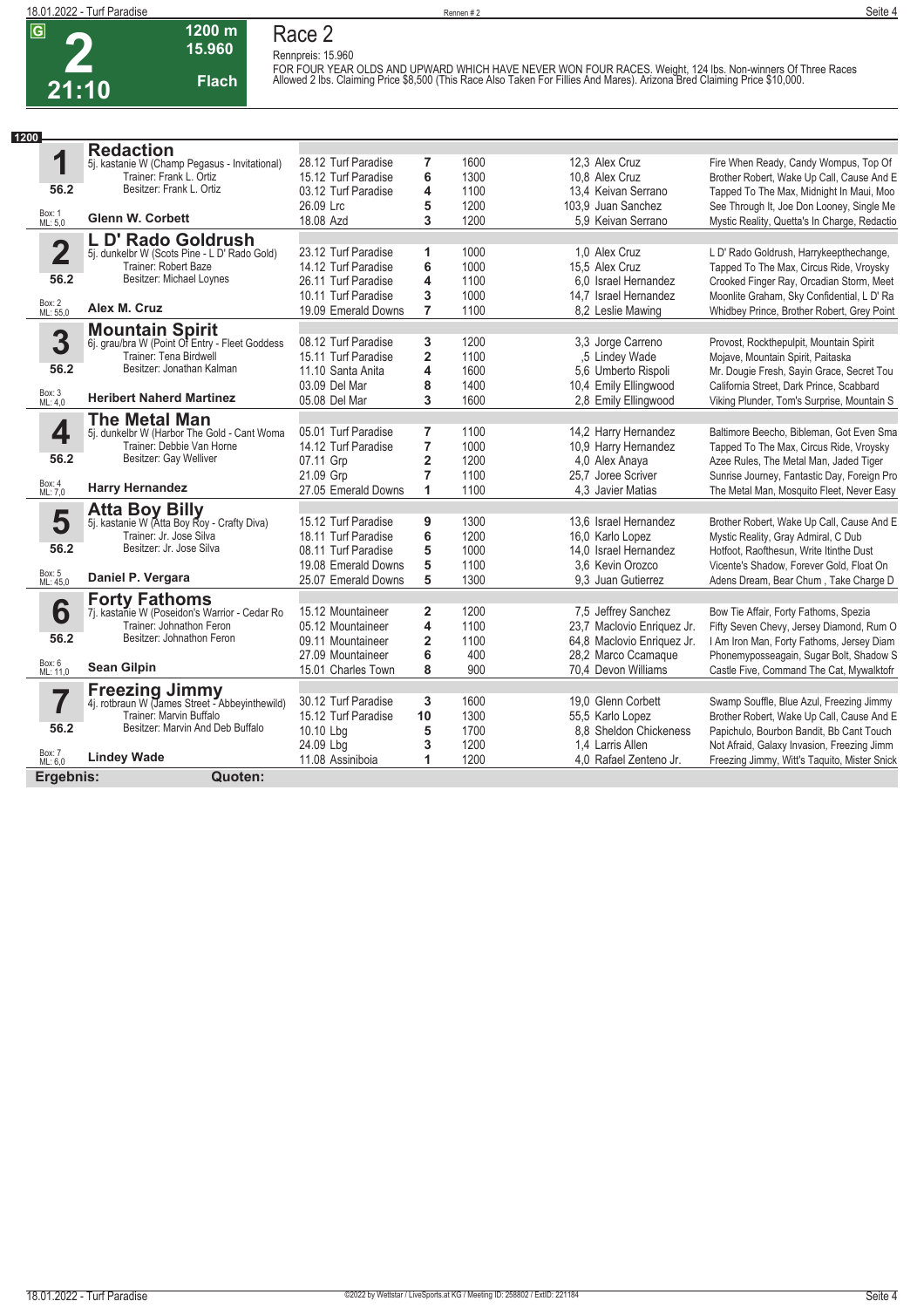

#### **1600 m 11.900 Flach Race 3**

**Rennpreis: 11.900** FOR FILLIES AND MARES FOUR YEARS OLD AND UPWARD WHICH HAVE NEVER WON THREE RACES. Weight, 124 lbs. <br>Non-winners Of A Race At A Mile Or Over Since December 18 Allowed 2 lbs. Claiming Price \$3,500.

| 1600 |                         |                                                                            |                                            |                         |              |                                            |                                                                                          |
|------|-------------------------|----------------------------------------------------------------------------|--------------------------------------------|-------------------------|--------------|--------------------------------------------|------------------------------------------------------------------------------------------|
|      |                         | <b>Twilight Galaxy</b>                                                     |                                            |                         |              |                                            |                                                                                          |
|      | 1                       | 5j. rotbraun S (Flatter - Alert Cat)                                       | 04.01 Turf Paradise                        | 9                       | 1300         | 3.9 Harry Hernandez                        | Mongolian Empire, Maybee A Diva, Noume                                                   |
|      |                         | Trainer: M. L. Pierce                                                      | 20.12 Turf Paradise                        | 5                       | 1200         | 6.2 Harry Hernandez                        | Twitterati, Boogie Two Shoes, Thrill's Legac                                             |
|      | 55.3                    | Besitzer: Purple Rose Ranch                                                | 15.11 Turf Paradise                        | 4                       | 1300         | 1.2 Luis Valenzuela                        | Red Nova, Shes Got The Power, Noumea                                                     |
|      |                         |                                                                            | 01.09 Canterbury Park                      | 3                       | 1200         | 3,5 Luis Negron                            | Pretty Sweet, Coco Loco Mama, Twilight Ga                                                |
|      | Box: 1<br>ML: 11,0      | <b>Harry Hernandez</b>                                                     | 01.08 Canterbury Park                      | $\overline{7}$          | 1200         | 2,9 Luis Negron                            | Blazing Charm, Sweet As Canbe, Baby Bee                                                  |
|      |                         | <b>Sheza Machiavelli</b>                                                   |                                            |                         |              |                                            |                                                                                          |
|      | $\overline{\mathbf{2}}$ | 5j. rotbraun S (Red Rocks - Givenlittlegetalot)                            | 05.01 Turf Paradise                        | 7                       | 1600         | 76,5 Cassidy Fletcher                      | Chewy Chewy Good, Jewel Azul, Curious In                                                 |
|      |                         | Trainer: Kyndra D. McKinney                                                | 02.11 Grp                                  | 5                       | 1200         | 54,6 Jose Figueroa                         | Dance Fighter, Don't Rub It, Here's The Thin                                             |
|      | 55.3                    | Besitzer: Kyndra D. McKinney                                               | 12.10 Grp                                  | 7                       | 1700         | 47,9 Jose Figueroa                         | Just Classy, Bottle Neck, Don't Rub It                                                   |
|      |                         |                                                                            | 04.09 Elk                                  | 3                       | 1200         | 8.0 Jose Figueroa                          | Penny Joe, Behold De Eros, Sheza Machiav                                                 |
|      | Box: 2<br>ML: 16,0      | Cerapio Figueroa                                                           | 20.08 Ely                                  | 4                       | 1400         | 5.9 Clay Teeter                            | Indian Head Nickle, Koa Cat, All In Stew Oui                                             |
|      |                         | <b>Sayitall</b>                                                            |                                            |                         |              |                                            |                                                                                          |
|      | 3                       | 4j. dunkelbr S (Allaboutdreams - Trickey Diva)                             | 04.01 Turf Paradise                        | 4                       | 1300         | 4.6 Lindey Wade                            | Mongolian Empire, Maybee A Diva, Noume                                                   |
|      |                         | Trainer: Candelario Villamar                                               | 20.12 Turf Paradise                        | 3                       | 1300         | 5,9 Chad Lindsay                           | Foxy Carmela, Noumea, Sayitall                                                           |
|      | 55.3                    | Besitzer: Ramone S. Chavarria-Delgad                                       | 12.11 Golden Gate                          | 6                       | 1600         | 4.7 Adrian Martinez                        | Red Dahlia, Fantastic Secret, Lizzy's Intheg                                             |
|      |                         |                                                                            | 15.10 Fno                                  | 4                       | 1600         | 6.4 Silvio Amador                          | Proof Of Jazz, Nicole Grace, Red Dahlia                                                  |
|      | Box: 3<br>ML: 6,0       | <b>Francisco Garcia</b>                                                    | 12.09 Golden Gate                          | 6                       | 1600         | 8,1 Jose Rodriguez                         | Fire Diamonds, Red Dahlia, Lizzy's Inthega                                               |
|      |                         | <b>Love Ya Most</b>                                                        |                                            |                         |              |                                            |                                                                                          |
|      | 4                       | 5j. dunkelbr S (Cowboy Cal - Miner's Tomb)                                 | 04.01 Turf Paradise                        | 5                       | 1300         | 5,0 Isaias Enriquez                        | Mongolian Empire, Maybee A Diva, Noume                                                   |
|      |                         | Trainer: Justin R. Evans                                                   | 16.12 Turf Paradise                        | 4                       | 1600         | 15.9 Jose Zunino                           | Chewy Chewy Good, Mongolian Empire, Avi                                                  |
|      | 55.3                    | Besitzer: Justin R. Evans                                                  | 30.11 Remington Park                       | 3                       | 1600         | 14,3 Floyd Wethey Jr.                      | Tasmin, Georgiano, Love Ya Most                                                          |
|      |                         |                                                                            | 15.11 Remington Park                       | 3                       | 1670         | 5,9 Ramon Vazquez                          | Pearly, Skipperlitttlegirl, Love Ya Most                                                 |
|      | Box: 4<br>ML: 7,0       | <b>Glenn W. Corbett</b>                                                    | 22.10 Remington Park                       | $\overline{2}$          | 1600         | 1.4 Ramon Vazquez                          | Dakamo Rose, Love Ya Most, Sally G                                                       |
|      |                         | <b>Noumea</b>                                                              |                                            |                         |              |                                            |                                                                                          |
|      | 5                       | 6j. rotbraun S (Papa Clem - Aninata)                                       | 04.01 Turf Paradise                        | 3                       | 1300         | 5.6 Jose Zunino                            | Mongolian Empire, Maybee A Diva, Noume                                                   |
|      |                         | Trainer: Justin R. Evans<br>Besitzer: Justin R. Evans                      | 20.12 Turf Paradise                        | $\overline{\mathbf{2}}$ | 1300         | 6.0 Jose Zunino                            | Foxy Carmela, Noumea, Sayitall                                                           |
|      | 55.3                    |                                                                            | 15.11 Turf Paradise                        | 3                       | 1300         | 25.5 Jose Zunino                           | Red Nova, Shes Got The Power, Noumea                                                     |
|      | Box: 5<br>ML: 4,0       | Jose Luis Zunino                                                           | 25.09 Emerald Downs                        | 3                       | 1600         | 8.0 Alex Cruz                              | Proud Lion, Preachinatdinner, Noumea                                                     |
|      |                         |                                                                            | 15.08 Emerald Downs                        | 4                       | 1600         | 10,1 James Wooten, Jr.                     | Urban Diva, Sassy Edie, Smashing Success                                                 |
|      |                         | <b>Iroquois Heart</b>                                                      |                                            |                         |              |                                            |                                                                                          |
|      | 6                       | 6j. dunkelbr S (Finale - Cherokee Heart)                                   | 06.12 Zia Park                             | $\overline{7}$          | 1300         | 20,0 Alejandro Medellin                    | Vanna, Irish Cream N Kafe, Sara's Memorie                                                |
|      | 55.3                    | Trainer: Jr. Martin Valdez-Cabral<br>Besitzer: Jr. Martin M. Valdez-Cabral | 22.11 Zia Park                             | 4                       | 1200         | 13,3 Alejandro Medellin                    | Minnie Me Ha, Carmon's Dance, Indian Diva                                                |
|      |                         |                                                                            | 18.10 Zia Park                             | 10                      | 1200         | 16,2 Alejandro Medellin                    | Abbie's Way, McGoldie, Minnie Me Ha                                                      |
|      | Box: 6<br>ML: 55,0      | Alex M. Cruz                                                               | 02.07 Ruidoso Downs                        | $\overline{7}$          | 1200         | 12,1 Alfredo Sigala                        | Sayward, Affairs Unlimited, Indian Diva                                                  |
|      |                         |                                                                            | 21.05 Sunray Park                          | 4                       | 1300         | 5.4 Enrique Gomez                          | Seekarap, Red Cloud Express, Our Last Ro                                                 |
|      |                         | <b>Perky Brunette</b>                                                      |                                            |                         |              |                                            |                                                                                          |
|      | 7                       | 6j. dunkelbr S (Ez Effort - Joy Robber)<br>Trainer: Chad K. Story          | 20.12 Turf Paradise<br>15.11 Turf Paradise | 5                       | 1300<br>1300 | 31,2 Cassidy Fletcher                      | Foxy Carmela, Noumea, Sayitall                                                           |
|      | 55.3                    | Besitzer: Chad Story                                                       |                                            | 5<br>$\overline{7}$     |              | 32,8 Cassidy Fletcher                      | Red Nova, Shes Got The Power, Noumea                                                     |
|      |                         |                                                                            | 31.08 Azd                                  |                         | 1200         | 15,4 Enrique Garcia                        | Tico Time, Our Lizzy Lou, Run For Belle                                                  |
|      | Box: 7<br>ML: 13,0      | Cassidy D. B. Fletcher                                                     | 04.08 Azd<br>23.06 Azd                     | 4<br>4                  | 1200<br>1100 | 16.7 Michael Ybarra<br>10,9 Enrique Garcia | Heatseeker Baby, Twitterati, My Funny Gal<br>A Card Short, Our Lizzy Lou, Faith In Exces |
|      |                         |                                                                            |                                            |                         |              |                                            |                                                                                          |
|      | 8                       | <b>Aquinas</b><br>4j. kastanie S (Tonalist - Hong Kong Lake)               | 22.12 Turf Paradise                        | 8                       | 1600         | 28.8 McKenna Anderson                      | Stars Of Bluegrass, Silly Notion, Chicks Dig                                             |
|      |                         | Trainer: Jeffrey Metz                                                      | 02.12 Turf Paradise                        | 6                       | 1500         | 7.1 Alex Cruz                              | Galileta, Silly Notion, Aprilinthepines                                                  |
|      | 55.3                    | Besitzer: Steve Haahr                                                      | 11.11 Turf Paradise                        | 1                       | 1600         | 5.2 Alex Cruz                              | Aquinas, Princess Soiree, Golden Goddess                                                 |
|      |                         |                                                                            | 18.09 Emerald Downs                        | 4                       | 1600         | 7.1 Juan Gutierrez                         | Unlimiteddataplan, Heart River, Noosita                                                  |
|      | Box: 8<br>ML: 35,0      | <b>Lindey Wade</b>                                                         | 29.08 Emerald Downs                        | 9                       | 1700         | 59,9 Wayne Barnett                         | Bayakoas Image, Broad Approval, Ms Lynn                                                  |
|      | Ergebnis:               | Quoten:                                                                    |                                            |                         |              |                                            |                                                                                          |
|      |                         |                                                                            |                                            |                         |              |                                            |                                                                                          |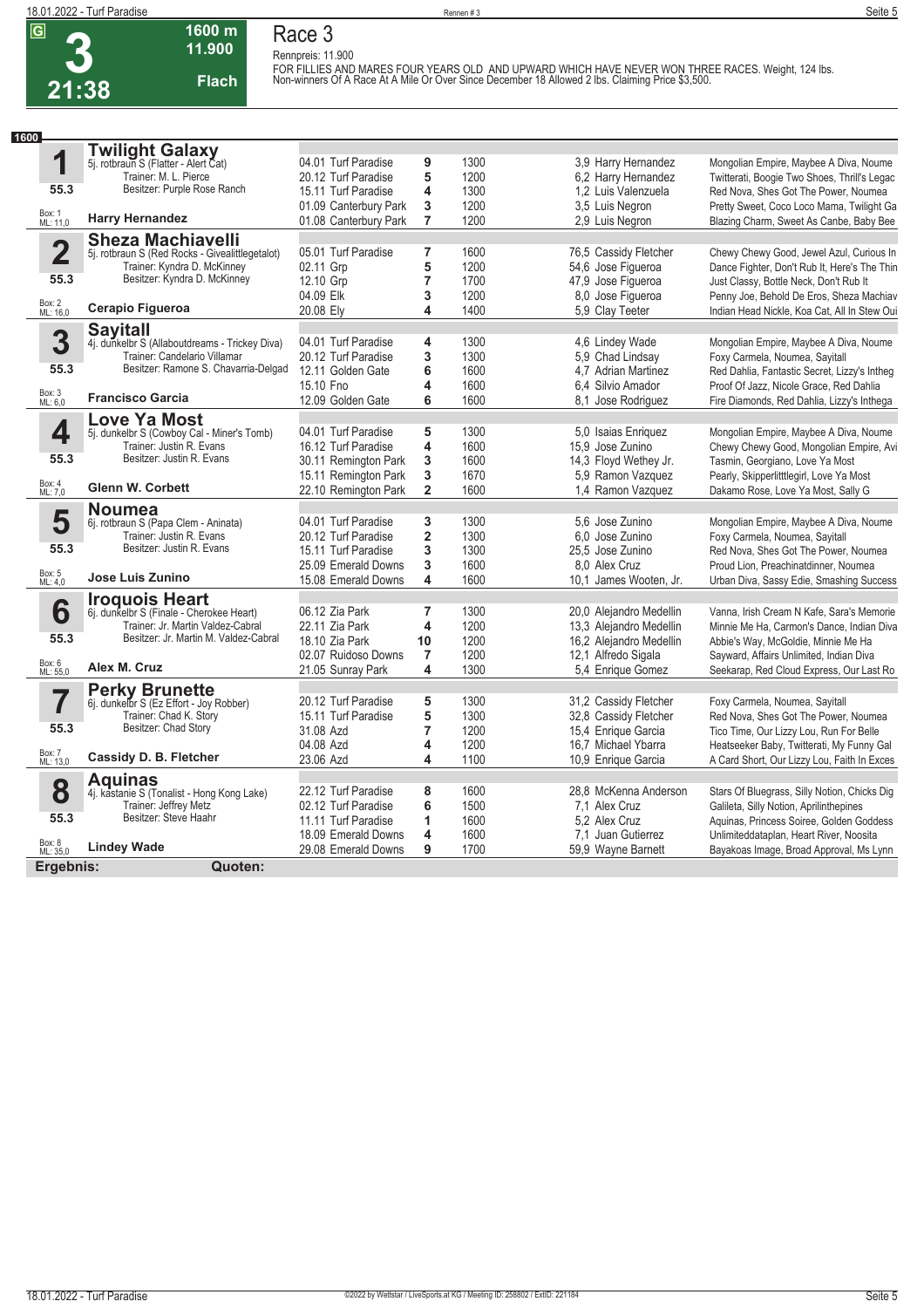

**Race 4 Rennpreis: 14.140**



### **14.140 Flach**

**1300 m**

FOR FOUR YEAR OLDS AND UPWARD WHICH HAVE STARTED FOR A CLAIMING PRICE OF \$5,000 OR LESS IN ONE OF YOUR<br>LAST FIVE STARTS. or Claiming Price \$6,250. Weight, 124 lbs. Claiming Price \$6,250. Arizona Bred Claiming Price \$8,000.

|                                     | Seite 6 |
|-------------------------------------|---------|
|                                     |         |
|                                     |         |
| E OF \$5.000 OR LESS IN ONE OF YOUR |         |

| 1300                |                                                                                     |                                            |                         |              |                                                |                                                                                       |
|---------------------|-------------------------------------------------------------------------------------|--------------------------------------------|-------------------------|--------------|------------------------------------------------|---------------------------------------------------------------------------------------|
|                     | <b>Bibleman</b>                                                                     |                                            |                         |              |                                                |                                                                                       |
| 1                   | 5j. kastanie W (Greeley's Galaxy - Just Alex)                                       | 05.01 Turf Paradise                        | 2                       | 1100         | ,9 Daniel Vergara                              | Baltimore Beecho, Bibleman, Got Even Sma                                              |
| 56.2                | Trainer: Justin R. Evans<br>Besitzer: Evans, Justin R. And Miller, P                | 27.12 Turf Paradise                        | 5                       | 1200         | 5,4 Harry Hernandez                            | Fantastic Day, Linchpin Storm, Hard To Co                                             |
|                     |                                                                                     | 03.12 Turf Paradise<br>17.10 Santa Anita   | 5                       | 1100         | 2,3 Brayan Pena                                | Tapped To The Max, Midnight In Maui, Moo                                              |
| Box: 1<br>ML: 4,0   | Joree L. Scriver                                                                    | 26.08 Del Mar                              | $\overline{7}$<br>3     | 1200<br>1200 | 1.1 Umberto Rispoli<br>3.8 Umberto Rispoli     | Itsthattime, Alleva, Horse Greedy<br>Platinum Equity, Admirably, Bibleman             |
|                     |                                                                                     |                                            |                         |              |                                                |                                                                                       |
| $\overline{2}$      | <b>Spendaholic</b>                                                                  | 27.12 Turf Paradise                        | 4                       | 1200         | 3.6 Alex Cruz                                  | Fantastic Day, Linchpin Storm, Hard To Co                                             |
|                     | 6j. rotbraun W (Square Eddie - Cash Shredder<br>Trainer: Jonathan Wong              | 29.11 Turf Paradise                        | 1                       | 1100         | 1,1 Brayan Pena                                | Spendaholic, Azee Rules, Mister McLean                                                |
| 56.2                | Besitzer: Johnny Taboada                                                            | 11.11 Turf Paradise                        | 1                       | 1200         | 3,2 Brayan Pena                                | Spendaholic, Parley Street, Reelfoot                                                  |
|                     |                                                                                     | 25.03 Sam Houston                          | 3                       | 1300         | 6,2 Ty Kennedy                                 | Tick Tack Mo, Burgameister, Spendaholic                                               |
| Box: 2<br>ML: 5,0   | <b>Harry Hernandez</b>                                                              | 09.03 Delta Downs                          | $\overline{\mathbf{2}}$ | 1300         | ,7 Ty Kennedy                                  | Summer Appeal, Spendaholic, Cajun Cash                                                |
|                     | <b>Golden Tiger</b>                                                                 |                                            |                         |              |                                                |                                                                                       |
| 3                   | 6j. rotbraun W (Street Sense - Golden Sheba)                                        | 29.12 Turf Paradise                        | 4                       | 1100         | 2,3 Alex Cruz                                  | Something Super, Call You Tomorrow, El C                                              |
|                     | Trainer: Jesus E. Olivas-Valenzuela                                                 | 15.12 Turf Paradise                        | 1                       | 1200         | 6,7 Jose Zunino                                | Golden Tiger, Christine's Jack, Parley Street                                         |
| 56.2                | Besitzer: Juan Angel Ruiz                                                           | 02.12 Turf Paradise                        | 1                       | 1300         | 1.3 Alex Cruz                                  | Golden Tiger, Tiz Manny, Grey Point                                                   |
| Box: 3              |                                                                                     | 24.11 Turf Paradise                        | $\overline{\mathbf{2}}$ | 1200         | 3.4 Jose Zunino                                | Sparkling Lute, Golden Tiger, Brett                                                   |
| ML: 9,0             | Jose Luis Zunino                                                                    | 23.08 Hastings                             | 6                       | 1300         | 2.6 Efrain Hernandez                           | Alway's A Knight, Laugh With Me, Klondike                                             |
|                     |                                                                                     |                                            |                         |              |                                                |                                                                                       |
| 4                   | <b>Candy Wompus</b><br>6j. grau/bra W (Sidney's Candy - All Hallow's E              | 28.12 Turf Paradise                        | 2                       | 1600         | 5,1 Daniel Vergara                             | Fire When Ready, Candy Wompus, Top Of                                                 |
|                     | Trainer: Robertino Diodoro                                                          | 15.12 Turf Paradise                        | 3                       | 1600         | 9,1 Karlo Lopez                                | Swamp Souffle, Cats Touch, Candy Wompu                                                |
| 56.2                | Besitzer: Charles Garvey                                                            | 02.12 Turf Paradise                        | 2                       | 1600         | 8,3 Lindey Wade                                | Gray Admiral, Candy Wompus, Christine's J                                             |
|                     |                                                                                     | 25.10 Zia Park                             | 1                       | 1600         | 3,1 Enrique Gomez                              | Candy Wompus, Latigo Rio, Disputed                                                    |
| Box: 4<br>ML: 6,0   | Daniel P. Vergara                                                                   | 10.10 Zia Park                             | 4                       | 1200         | 15,7 Enrique Gomez                             | Union Brother, Please The Court, Nice Work                                            |
|                     | <b>Paper Boy</b>                                                                    |                                            |                         |              |                                                |                                                                                       |
| 5                   | 6j. kastanie W (Elusive Warning - G Ma)<br>Trainer: Miguel L. Hernandez             | 28.12 Turf Paradise                        | 6                       | 1600         | 6.2 Jose Zunino                                | Fire When Ready, Candy Wompus, Top Of                                                 |
| 56.2                | Besitzer: Jeremy Ramsland                                                           | 13.12 Turf Paradise                        | $\overline{\mathbf{2}}$ | 1600<br>1300 | 4,3 Jose Zunino<br>1.3 Jose Zunino             | Sparkling Lute, Paper Boy, Poppy's C Note<br>Paper Boy, Parley Street, Devil's Teeth  |
|                     |                                                                                     | 26.11 Turf Paradise<br>18.11 Turf Paradise | 1<br>3                  | 1600         | 5.6 Jose Zunino                                | Top Of The Game, Christine's Jack, Paper                                              |
| Box: 5<br>ML: 7,0   | <b>Israel Hernandez</b>                                                             | 08.11 Turf Paradise                        | 1                       | 1300         | 2,4 Brayan Pena                                | Paper Boy, Roll Out, The Kohen                                                        |
|                     |                                                                                     |                                            |                         |              |                                                |                                                                                       |
| 6                   | <b>Tapit At Midnight</b><br>6j. dunkelbr W (Midnight Officer - Tapity Cat)          | 30.12 Turf Paradise                        | 3                       | 1600         | 2.9 Jose Zunino                                | Dewey, Grandpa A. C., Tapit At Midnight                                               |
|                     | Trainer: Kimberley Johnston                                                         | 14.12 Turf Paradise                        | 1                       | 1300         | 52.1 Jose Zunino                               | Tapit At Midnight, Press Briefing, King Lebro                                         |
| 56.2                | Besitzer: Johnston, Kimberley, Johnsto                                              | 29.11 Turf Paradise                        | 5                       | 1600         | 33.1 Jose Zunino                               | The Public Halo, Dewey, No Harbor In Sight                                            |
|                     |                                                                                     | 16.11 Turf Paradise                        | 5                       | 1500         | 10,6 Cassidy Fletcher                          | Fire When Ready, Union Brother, No Harbor                                             |
| Box: 6<br>ML: 13,0  | <b>Michael Ybarra</b>                                                               | 07.09 Azd                                  | 6                       | 1600         | 8,9 Allyssa Morales                            | Chieftain's Lad, Happy Happy Happy, Victor                                            |
|                     | <b>Call You Tomorrow</b>                                                            |                                            |                         |              |                                                |                                                                                       |
|                     | 6j. dunkelbr W (Archarcharch - Trout River Re                                       | 29.12 Turf Paradise                        | $\overline{\mathbf{2}}$ | 1100         | 3.3 Leslie Mawing                              | Something Super, Call You Tomorrow, El C                                              |
|                     | Trainer: Candelario Villamar                                                        | 06.12 Turf Paradise                        | 1                       | 1300         | ,8 Isaias Enriquez                             | Call You Tomorrow, Chef, Thetrailerguy                                                |
| 56.2                | Besitzer: Ramone S. Chavarria-Delgad                                                | 07.10 Remington Park                       | 6                       | 1600         | 16,0 Lindey Wade                               | Chocolateicecream, Ezmosh, Gopher Gold                                                |
|                     |                                                                                     | 07.08 Prairie Meadows                      | 6                       | 1600         | 7.0 Elvin Gonzalez                             | Big Hearted Factor, Jasiri, Take That For Da                                          |
| Box: 7<br>ML: 11,0  | <b>Francisco Garcia</b>                                                             | 23.07 Prairie Meadows                      | 5                       | 1670         | 5,1 Kevin Roman                                | Hatties Jewel, Why God, Fourth Design                                                 |
|                     | <b>Western Smoke</b>                                                                |                                            |                         |              |                                                |                                                                                       |
| 8                   | 5j. rotbraun W (Take Charge Indy - Cheesecak                                        | 03.01 Turf Paradise                        | 1                       | 1300         | 4,1 Lindey Wade                                | Western Smoke, Rousing Rubble, Colavito                                               |
|                     | Trainer: Raymond G. Valerio                                                         | 16.12 Turf Paradise                        | 5                       | 1600         | 4,6 Luis Valenzuela                            | Gage Has A Gray, Autism Siblings, Ju Ju G                                             |
| 56.2                | Besitzer: Allison Martinez                                                          | 22.11 Zia Park                             | 6                       | 1300         | 17.4 Rodolfo Guerra                            | Southern Summer, J J's Crown, Kris' Wild K                                            |
| Box: 8<br>ML: 16,0  | <b>Lindey Wade</b>                                                                  | 09.11 Zia Park                             | 1                       | 1300         | 1,0 Francisco Amparan                          | Western Smoke, Smooth Blues, Rio Cutie                                                |
|                     |                                                                                     | 10.10 Zia Park                             | 4                       | 1300         | 1.7 Francisco Amparan                          | Southern Summer, Smooth Blues, Now Play                                               |
|                     | <b>El Chumelito</b>                                                                 |                                            |                         |              |                                                |                                                                                       |
| 9                   | 6j. rotbraun W (Richard's Kid - Dancingattheap<br>Trainer: Jr. Martin Valdez-Cabral | 29.12 Turf Paradise<br>28.11 Zia Park      | 3<br>1                  | 1100<br>1300 | 2,9 Francisco Amparan<br>1,7 Francisco Amparan | Something Super, Call You Tomorrow, El C<br>El Chumelito, Happy Forty Eight, Memory T |
| 56.2                | Besitzer: Alvarado, Alfred And Valdez-                                              | 02.11 Zia Park                             | 1                       | 1600         | ,8 Francisco Amparan                           | El Chumelito, Out On Saturday, Sharpshooti                                            |
|                     |                                                                                     | 19.10 Zia Park                             | 6                       | 1200         | 3,2 Francisco Amparan                          | Moro Appeal, Jim Edd Who, E Bar Gold                                                  |
| Box: 9<br>ML: 7,0   | Alex M. Cruz                                                                        | 26.09 Zia Park                             | 2                       | 1000         | 3,0 Luis Rodriguez                             | Samurai Jack, El Chumelito, Cowboy Toby                                               |
|                     | <b>King Parker</b>                                                                  |                                            |                         |              |                                                |                                                                                       |
| 1                   | 6j. kastanie W (Bluegrass Cat - Bella Roja)                                         | 05.01 Turf Paradise                        | 5                       | 1100         | 4,8 Leslie Mawing                              | Baltimore Beecho, Bibleman, Got Even Sma                                              |
|                     | Trainer: Chad K. Story                                                              | 09.12 Turf Paradise                        | 4                       | 1000         | 5,8 Francisco Garcia                           | Sombra Negra, Bedrock, Nevadan                                                        |
| 56.2                | Besitzer: Tom Julius                                                                | 16.10 Arapahoe                             | 2                       | 1100         | 1.4 John Jude                                  | Cougar Country, King Parker, Fly First Clas                                           |
|                     |                                                                                     | 06.10 Arapahoe                             | 1                       | 1200         | 3,2 John Jude                                  | King Parker, Cougar Country, Wrath                                                    |
| Box: 10<br>ML: 11,0 | <b>Leslie Mawing</b>                                                                | 15.09 Arapahoe                             | 1                       | 1100         | 3,1 John Jude                                  | King Parker, Young Phillip, Slick It Up                                               |
| Ergebnis:           | Quoten:                                                                             |                                            |                         |              |                                                |                                                                                       |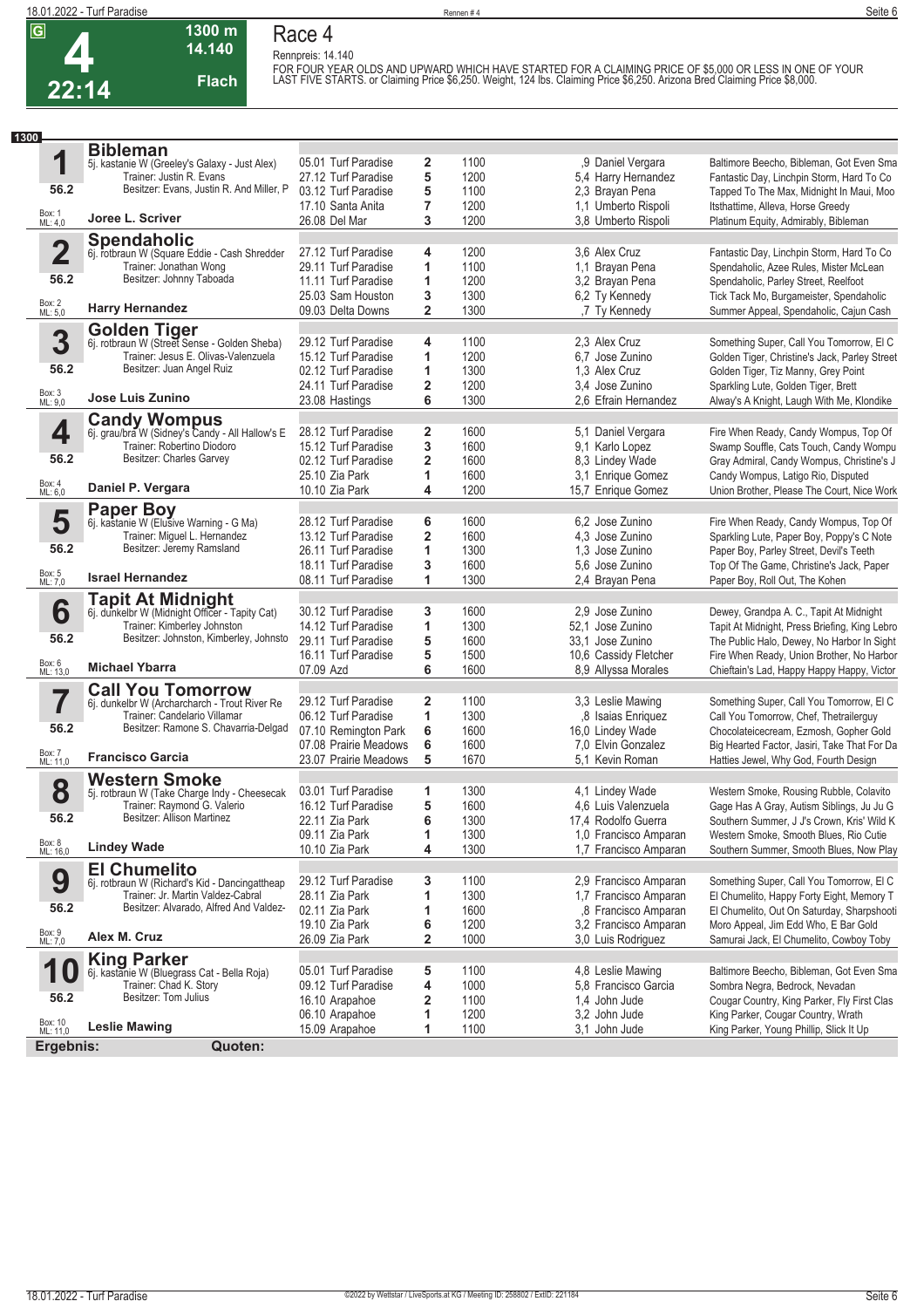

## **Race 5**

**Rennpreis: 27.300**

**1000 m 27.300 Flach**

FOR FOUR YEAR OLDS AND UPWARD WHICH HAVE NEVER WON A RACE OTHER THAN MAIDEN, CLAIMING, STARTER, STATE<br>BRED ALLOWANCE OR TRIAL OR WHICH HAVE NEVER WON TWO RACES OR CLAIMING PRICE \$10,000. Weight, 124 lbs.<br>Non-winners Of A R

| 1000                    |                                                                         |                      |                         |      |                       |                                                                                   |
|-------------------------|-------------------------------------------------------------------------|----------------------|-------------------------|------|-----------------------|-----------------------------------------------------------------------------------|
|                         | <b>Circus Ride</b>                                                      |                      |                         |      |                       |                                                                                   |
| 1                       | 9j. dunkelbr W (Sidney's Candy - Cimmaron L                             | 04.01 Turf Paradise  | 6                       | 1000 | 7,4 Glenn Corbett     | Wake Up Call, Mr Navigator, Cairo King                                            |
|                         | Trainer: Juan Quintana Gutierrez                                        | 14.12 Turf Paradise  | $\overline{\mathbf{2}}$ | 1000 | 20.2 Israel Hernandez | Tapped To The Max, Circus Ride, Vroysky                                           |
| 55.3                    | Besitzer: Samantha Scheffler                                            | 29.11 Turf Paradise  | 5                       | 1100 | 4.0 Daniel Vergara    | Spendaholic, Azee Rules, Mister McLean                                            |
|                         |                                                                         | 16.11 Turf Paradise  | 6                       | 795  | 23.3 Daniel Vergara   | Classy Class, J Boy A, Highwire Dance                                             |
| Box: 1<br>ML: 13,0      | <b>Israel Hernandez</b>                                                 | 14.10 Arapahoe       | 6                       | 800  | 5,1 Jesus Virgen      | Ray's Angel, Cold Snack Thirty, Beta Capo                                         |
|                         | <b>All American Hero</b>                                                |                      |                         |      |                       |                                                                                   |
| $\overline{\mathbf{2}}$ | 6j. dunkelbr W (Hard Spun - Pension)                                    | 26.08 Emerald Downs  | 2                       | 1200 | 2.8 Alex Cruz         | Fantastic Day, All American Hero, My Grand                                        |
|                         | Trainer: Joe Toye                                                       | 25.07 Emerald Downs  | $\overline{7}$          | 1300 | 2.9 Alex Cruz         | Adens Dream, Bear Chum, Take Charge D                                             |
| 55.3                    | Besitzer: William A. Jensen                                             | 10.07 Emerald Downs  | 5                       | 1600 | 1.0 Alex Cruz         | Lolo Paniolo, Swamp Souffle, Adens Dream                                          |
|                         |                                                                         | 24.06 Emerald Downs  | 1                       | 1200 | 1.0 Alex Cruz         | All American Hero, Elliott Bay, Bear Chum                                         |
| Box: 2<br>ML: 6,0       | <b>Sahin Civaci</b>                                                     | 26.05 Emerald Downs  | 1                       | 1100 | 4.6 Alex Cruz         | All American Hero, Candy Zip, Wine At Nine                                        |
|                         |                                                                         |                      |                         |      |                       |                                                                                   |
| 3                       | <b>Starzan</b>                                                          | 23.12 Turf Paradise  | 4                       | 1000 | 7,2 Cerapio Figueroa  | L D' Rado Goldrush, Harrykeepthechange,                                           |
|                         | 5j. grau/bra H (Atta Boy Roy - Micropunch)<br>Trainer: Robert Baze      | 15.11 Turf Paradise  | 3                       | 1100 | 13,7 Luis Colon       | Brother Robert, Rockthepulpit, Starzan                                            |
| 55.3                    | Besitzer: David Gary Wieber                                             | 26.09 Emerald Downs  | 1                       | 1100 | 4.1 Juan Gutierrez    |                                                                                   |
|                         |                                                                         | 04.09 Emerald Downs  | 5                       | 1200 | 4.2 Juan Gutierrez    | Starzan, Discreet Demons, Minehunter<br>Grey Point, Perfect D, Continue On Victor |
| Box: 3<br>ML: 16,0      | Cerapio Figueroa                                                        | 19.08 Emerald Downs  | 4                       | 1100 | 3.1 Alex Cruz         |                                                                                   |
|                         |                                                                         |                      |                         |      |                       | Shark Harbor, I'm Not Gabby, Grey Point                                           |
|                         | <b>Moonlite Graham</b>                                                  |                      |                         |      |                       |                                                                                   |
| 4                       | 5j. dunkelbr W (Uh Oh Bango - Sheshimainten                             | 03.12 Turf Paradise  | 3                       | 1100 | 3,4 Karlo Lopez       | Tapped To The Max, Midnight In Maui, Moo                                          |
|                         | Trainer: Jonathan Wong<br>Besitzer: Scott Herbertson                    | 10.11 Turf Paradise  | 1                       | 1000 | 3.0 Karlo Lopez       | Moonlite Graham, Sky Confidential, L D' Ra                                        |
| 55.3                    |                                                                         | 24.08 Azd            | 3                       | 1600 | 1,9 Daniel Vergara    | Loose Diamond, Captain Red, Moonlite Gra                                          |
|                         |                                                                         | 10.08 Azd            | $\overline{\mathbf{2}}$ | 1200 | .9 Daniel Vergara     | South Fresno, Moonlite Graham, Yha Yha                                            |
| Box: 4<br>ML: 3,0       | <b>Harry Hernandez</b>                                                  | 29.06 Azd            | 1                       | 1000 | 1.6 Karlo Lopez       | Moonlite Graham, It Better Be Gold, Soleroc                                       |
|                         | <b>Flycatcher</b>                                                       |                      |                         |      |                       |                                                                                   |
| 5                       | 6j. rotbraun W (Notional - Scissortail G)                               | 04.01 Turf Paradise  | 5                       | 1300 | 6.4 Isaias Enriquez   | Coastline Sermon, Kenzou's Rhythm, Blank                                          |
|                         | Trainer: lii Anthony Blea                                               | 27.12 Turf Paradise  | 4                       | 1300 | 3,9 Isaias Enriquez   | Chef, Kenzou's Rhythm, Mr View                                                    |
| 55.3                    | Besitzer: Jr. Armando Ortega                                            | 14.12 Turf Paradise  | 10                      | 1300 | 7,5 Harry Hernandez   | Tapit At Midnight, Press Briefing, King Lebro                                     |
|                         |                                                                         | 26.11 Remington Park | 9                       | 1100 | 2.4 David Cabrera     | Catale Storm, Jenna's Gun Runner, Hoodoo                                          |
| Box: 5<br>ML: 21,0      | <b>Franklin Ceballos</b>                                                | 30.10 Remington Park | 4                       | 1300 | 2,7 David Cabrera     | Caney's Ghost, Hoodoo Brown, Dance Doct                                           |
|                         |                                                                         |                      |                         |      |                       |                                                                                   |
| 6                       | Vroysky<br>5j. kastanie W (Vronsky - Campanita)                         | 04.01 Turf Paradise  | 4                       | 1000 | 6.8 Jose Zunino       | Wake Up Call, Mr Navigator, Cairo King                                            |
|                         | Trainer: Reed Saldana                                                   | 14.12 Turf Paradise  | 3                       | 1000 | 5.5 Franklin Ceballos | Tapped To The Max, Circus Ride, Vroysky                                           |
| 55.3                    | Besitzer: Johnny Taboada                                                | 30.11 Zia Park       | $\overline{7}$          | 1300 | 15,1 Luis Negron      | Big Mac Daddy, Sigalert, Offensive                                                |
|                         |                                                                         | 08.11 Zia Park       | 3                       | 1000 | 10,3 Rodolfo Guerra   | Patriot, Cairo King, Vroysky                                                      |
| Box: 6<br>ML: 5,0       | Alex M. Cruz                                                            | 24.10 Zia Park       | 8                       | 1200 | 5.2 Francisco Amparan | Cairo King, Sigalert, Grey Storm                                                  |
|                         |                                                                         |                      |                         |      |                       |                                                                                   |
| 7                       | <b>Sombra Negra</b><br>7j. dunkelbr W (Sing Baby Sing - Thunder Sho     | 04.01 Turf Paradise  | 5                       | 1000 | 2.8 Alex Cruz         | Wake Up Call, Mr Navigator, Cairo King                                            |
|                         | Trainer: Justin R. Evans                                                | 09.12 Turf Paradise  | 1                       | 1000 | 3.2 Keivan Serrano    | Sombra Negra, Bedrock, Nevadan                                                    |
| 55.3                    | Besitzer: Evans, Justin R. And Thomps                                   | 16.11 Turf Paradise  | $\overline{7}$          | 795  | 11.6 Keivan Serrano   | Classy Class, J Boy A, Highwire Dance                                             |
|                         |                                                                         | 06.11 Turf Paradise  | $\overline{\mathbf{2}}$ | 1000 | 6,7 Keivan Serrano    | Tequila Mary, Sombra Negra, Mister McLea                                          |
| Box: 7<br>ML: 35,0      | Daniel P. Vergara                                                       | 11.09 Albuquerque    | $\overline{\mathbf{2}}$ | 795  | 6.2 Christian Ramos   | Cant Afford Not To, Sombra Negra, Big Run                                         |
|                         |                                                                         |                      |                         |      |                       |                                                                                   |
| 8                       | <b>Tiz A Speed Bomb</b><br>6j. grau/bra W (Idiot Proof - Tiz A Miracle) | 29.11 Mountaineer    | 6                       | 400  | 11,7 Gabriel Lagunes  | Phonemyposseagain, Strong Like Bull, Jam                                          |
|                         | Trainer: Jose Luna Silva                                                | 04.07 Lrc            | 7                       | 1100 | 9,4 Diego Herrera     | Smileforme, Awhitesportscoat, Black Storm                                         |
| 55.3                    | Besitzer: Tenenbaum, Jeffrey, Bloom, J                                  | 19.06 Los Alamitos   | $\overline{\mathbf{2}}$ | 914  | 5,7 Diego Herrera     | Castle Gate, Tiz A Speed Bomb, Rinse And                                          |
|                         |                                                                         | 15.05 Los Alamitos   | 1                       | 914  | ,8 Cesar Ortega       | Tiz A Speed Bomb, Moana Luna, Trumper                                             |
| Box: 8<br>ML: 6,0       | <b>Fausto Henrique Da Silva</b>                                         | 25.04 Santa Anita    | $\overline{7}$          | 1100 | 18,3 Cesar Ortega     | El Diablo Rojo, Single Me Out, Teton Valley                                       |
|                         |                                                                         |                      |                         |      |                       |                                                                                   |
| Ergebnis:               | Quoten:                                                                 |                      |                         |      |                       |                                                                                   |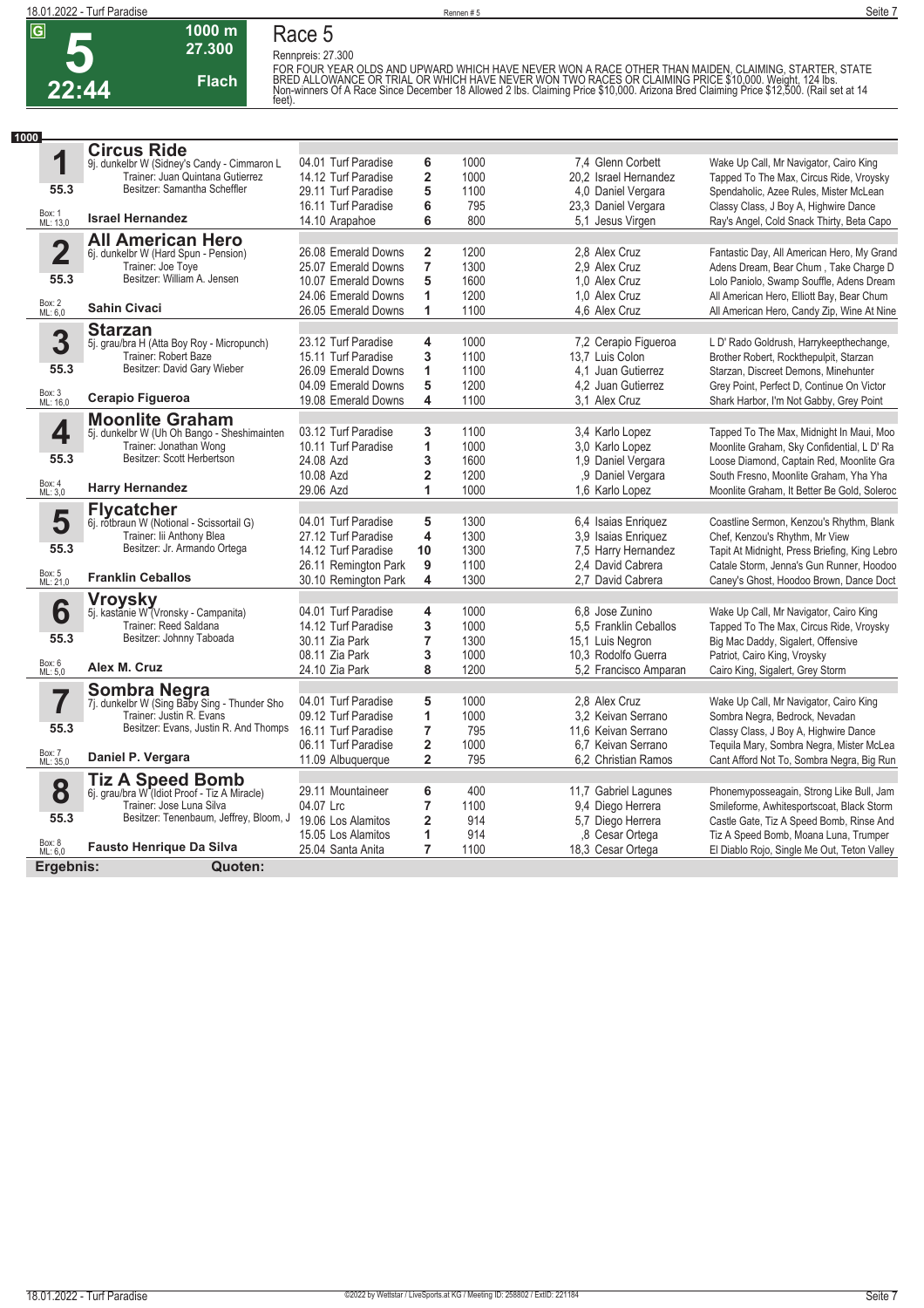**1**

**55.3**

**2**

**55.3**

Box: 1 ML: 7,0

**1600**

**6 23:14**

## **1600 m Race 6**

| .<br>11.900                                      | nau <del>c</del> u<br>Rennpreis: 11.900 |   |      |                        |                                                                                                                                                                                      |
|--------------------------------------------------|-----------------------------------------|---|------|------------------------|--------------------------------------------------------------------------------------------------------------------------------------------------------------------------------------|
| <b>Flach</b><br>14                               |                                         |   |      |                        | FOR FOUR YEAR OLDS AND UPWARD WHICH HAVE NEVER WON THREE RACES. Weight, 124 lbs. Non-winners Of A Race At A Mile<br>Or Over Since December 18 Allowed 2 lbs. Claiming Price \$3,500. |
|                                                  |                                         |   |      |                        |                                                                                                                                                                                      |
| <b>Talkin Malice</b>                             |                                         |   |      |                        |                                                                                                                                                                                      |
| 5j. rotbraun W (Palace Malice - Talkin Bout)     | 28.12 Turf Paradise                     | 3 | 1600 | 5.4 Karlo Lopez        | Blame It On Kitty, Imperator, Seattle See Ya                                                                                                                                         |
| Trainer: Jr. Bennie L. Woolley                   | 07.12 Zia Park                          | 4 | 1600 | .5 Luis Negron         | Kick It, Alexander Who, Jedi Warrior                                                                                                                                                 |
| Besitzer: Bean, Scott R. And Masek, Ja           | 08.11 Zia Park                          | 4 | 1600 | 4.0 Enrique Gomez      | Me And Jack, Southern Summer, Kick It                                                                                                                                                |
|                                                  | 19.10 Zia Park                          | 5 | 1300 | 4.6 Enrique Gomez      | Brazilian Summer, Rineshaft, Arch City                                                                                                                                               |
| <b>Karlo Lopez</b>                               | 10.10 Zia Park                          | 6 | 1300 | 10,2 Enrique Gomez     | I Am Allthatyouare, Brazilian Summer, Testi                                                                                                                                          |
| <b>High Speed Chase</b>                          |                                         |   |      |                        |                                                                                                                                                                                      |
| 6j. rotbraun W (Wishful Tomcat - Tiff Tivy Tiff) | 28.12 Turf Paradise                     | 9 | 1600 | 61,5 Heribert Martinez | Blame It On Kitty, Imperator, Seattle See Ya                                                                                                                                         |
| Trainer: Eliska Kubinova                         | 08.12 Turf Paradise                     | 8 | 1600 | 23.0 Heribert Martinez | Grandpa A. C., Imperator, Wed O's Champ                                                                                                                                              |
| Besitzer: Lynn Hebdon                            | 08.11 Grp                               | 6 | 1700 | 3.1 Alex Anaya         | Pasco, Preachinatdinner, Lono                                                                                                                                                        |
|                                                  | 02.11 Grp                               | 6 | 1200 |                        | 3.5 Leonel Camacho-Flores Poppy's C Note, Brett, Fort York                                                                                                                           |
| Cerapio Figueroa                                 | 12.10 Grp                               | 3 | 1300 | 1,5 Alex Anaya         | Hawk's Rising, Poppy's C Note, High Speed                                                                                                                                            |
| <b>Sunland Star</b>                              |                                         |   |      |                        |                                                                                                                                                                                      |
| 4j. dunkelbr W (Govenor Charlie - Star Chant)    | 03.01 Turf Paradise                     | 5 | 1300 | 9.3 Crystal Conning    | Western Smoke, Rousing Rubble, Colavito                                                                                                                                              |

| Box: 2<br>ML: 21,0  | Cerapio Figueroa                                                          | 02.11 Grp<br>12.10 Grp                     | 6<br>3                  | 1200<br>1300 | 1,5 Alex Anaya                                | 3,5 Leonel Camacho-Flores Poppy's C Note, Brett, Fort York<br>Hawk's Rising, Poppy's C Note, High Speed |
|---------------------|---------------------------------------------------------------------------|--------------------------------------------|-------------------------|--------------|-----------------------------------------------|---------------------------------------------------------------------------------------------------------|
|                     | <b>Sunland Star</b>                                                       |                                            |                         |              |                                               |                                                                                                         |
| 3                   | 4j. dunkelbr W (Govenor Charlie - Star Chant)                             | 03.01 Turf Paradise                        | 5                       | 1300         | 9,3 Crystal Conning                           | Western Smoke, Rousing Rubble, Colavito                                                                 |
|                     | Trainer: lii Anthony Blea                                                 | 23.12 Turf Paradise                        | 5                       | 1000         | 10,1 Crystal Conning                          | L D' Rado Goldrush, Harrykeepthechange,                                                                 |
| 55.3                | Besitzer: Anthony Blea III                                                | 13.09 Albuquerque                          | 4                       | 1000         | 16,7 Erick Medellin                           | Thirsty Junior, Saltie Fire, Litigator                                                                  |
| Box: 3<br>ML: 16,0  | <b>Crystal Conning</b>                                                    | 01.09 Albuquerque                          | 5                       | 1000         | 1,7 Alejandro Medellin                        | Magic Journey, Bully Ride, Catability                                                                   |
|                     |                                                                           | 18.08 Azd                                  | 3                       | 1100         | 4.0 Keivan Serrano                            | Capital Reef, Marque It Up, Sunland Star                                                                |
| 4                   | Imperator<br>6j. kastanie W (Elusive Warning - Candy Gal)                 | 28.12 Turf Paradise                        | $\overline{7}$          | 1600         | 1,3 Lindey Wade                               | Blame It On Kitty, Imperator, Seattle See Ya                                                            |
|                     | Trainer: Robert Baze                                                      | 08.12 Turf Paradise                        | 2                       | 1600         | 2,0 Lindey Wade                               | Grandpa A. C., Imperator, Wed O's Champ                                                                 |
| 55.3                | Besitzer: Robert Baze                                                     | 28.11 Golden Gate                          | 8                       | 1600         | 10.4 Kevin Orozco                             | Orczy, Earnest, Single Barrel                                                                           |
|                     |                                                                           | 31.10 Golden Gate                          | 3                       | 1600         | 12,2 Silvio Amador                            | Mad Luther, Sunny Spot, Imperator                                                                       |
| Box: 4<br>ML: 4,0   | Alex M. Cruz                                                              | 03.10 Golden Gate                          | 5                       | 1600         | 52,5 Silvio Amador                            | Orczy, Oh Be One, Conquest Cobra                                                                        |
|                     | <b>Club Champ</b>                                                         |                                            |                         |              |                                               |                                                                                                         |
| 5                   | 4j. rotbraun W (Finnegans Wake - Miss Big St                              | 17.12 Turf Paradise                        | 3                       | 1100         | 2,5 Lindey Wade                               | Unbridled's Skye, Shark Harbor, Club Cham                                                               |
| 55.3                | Trainer: Jeffrey Metz<br>Besitzer: Ortega, Jr., Alex And Ortega,          | 24.11 Turf Paradise<br>10.11 Turf Paradise | 4<br>4                  | 1200<br>1600 | 4,7 Lindey Wade<br>14,5 Alex Cruz             | Sparkling Lute, Golden Tiger, Brett<br>Palace Prince, Twilight Rider, Tw Skipping                       |
|                     |                                                                           | 08.10 Arapahoe                             | 4                       | 1400         | 8.3 Jarred Journet                            | Gold Label, Burgameister, Anyone Seen Lo                                                                |
| Box: 5<br>ML: 5,0   | <b>Lindey Wade</b>                                                        | 19.08 Arapahoe                             | 1                       | 1200         | .7 Nathan Haar                                | Club Champ, Big Tony, Let It Rip                                                                        |
|                     | <b>Swagsational</b>                                                       |                                            |                         |              |                                               |                                                                                                         |
| 6                   | 5j. dunkelbr W (Gallant Son - Bullysima)                                  | 28.12 Turf Paradise                        | 4                       | 1600         | 19,6 Leslie Mawing                            | Blame It On Kitty, Imperator, Seattle See Ya                                                            |
|                     | Trainer: Heath Lawrence                                                   | 08.12 Turf Paradise                        | 5                       | 1600         | 5.8 Joree Scriver                             | Grandpa A. C., Imperator, Wed O's Champ                                                                 |
| 55.3                | Besitzer: Keith Swagerty                                                  | 29.11 Turf Paradise                        | 8                       | 1600         | 26,4 Joree Scriver                            | Tw Skipping Stones, Silent Musketier, Twilig                                                            |
| Box: 6<br>ML: 13,0  | <b>Leslie Mawing</b>                                                      | 27.03 Fon                                  | 5                       | 1200<br>1640 | 11,0 Nathan Haar                              | Starring John Wain, Alex Of Ice, Side Street                                                            |
|                     |                                                                           | 17.01 Tampa                                | 8                       |              | 57,9 Chad Lindsay                             | Mighty Ghost, Valiant Virtue, Silver Edge                                                               |
| 7                   | <b>Jedi Warrior</b><br>7j. rotbraun W (Attila's Storm - Flying Humor)     | 07.12 Zia Park                             | 3                       | 1600         | 5,7 Edgar Martinez                            | Kick It, Alexander Who, Jedi Warrior                                                                    |
|                     | Trainer: Gene C. Garcia                                                   | 08.11 Zia Park                             | 7                       | 1600         | <b>Edgar Martinez</b>                         | Me And Jack, Southern Summer, Kick It                                                                   |
| 55.3                | Besitzer: Gene C. Garcia                                                  | 02.11 Zia Park                             | 5                       | 1600         | 9,7 Edgar Martinez                            | El Chumelito, Out On Saturday, Sharpshooti                                                              |
|                     |                                                                           | 18.09 Albuquerque                          | 5                       | 1700         | 5,3 Maria Baca                                | McThanks, Esteemed, Bashful Bob                                                                         |
| Box: 7<br>ML: 7,0   | <b>Enrique Garcia</b>                                                     | 08.09 Albuquerque                          | 3                       | 1700         | 32,4 Maria Baca                               | Dom Strait, McThanks, Jedi Warrior                                                                      |
|                     | <b>Smiling Matt</b>                                                       |                                            |                         |              |                                               |                                                                                                         |
| 8                   | 6j. rotbraun W (Smiling Tiger - Saturday's Girl)<br>Trainer: Antonio Soto | 13.12 Turf Paradise<br>07.09 Azd           | 10                      | 1300<br>1600 | 37,9 Kenneth Deonauth                         | Tiz Manny, Grey Point, Rousing Rubble                                                                   |
| 55.3                | Besitzer: Ascencion Gerardo Rodrigue                                      | 18.08 Azd                                  | 1<br>5                  | 1600         | 7,9 Allyssa Morales<br>15,8 Adrian Escobedo   | Smiling Matt, Mancuso At The Mic, Off The<br>Matson, Private Joke, Please Do Tell                       |
|                     |                                                                           | 10.08 Azd                                  | 6                       | 1100         | 5,3 Daniel Aguilar                            | Capital Reef, Agua Dorado, Bullet Times                                                                 |
| Box: 8<br>ML: 21,0  | <b>Allyssa Morales</b>                                                    | 13.07 Azd                                  | 4                       | 1600         | 7,9 Jose Dominguez                            | Disputed, Esteemed, Paul's Diva                                                                         |
|                     | <b>Hello Handsome</b>                                                     |                                            |                         |              |                                               |                                                                                                         |
| 9                   | 4j. rotbraun W (Roi Charmant - Humming Beet                               | 03.01 Turf Paradise                        | 4                       | 1300         | 4.4 Fausto Da Silva                           | Western Smoke, Rousing Rubble, Colavito                                                                 |
| 56.2                | Trainer: Barry Hodgson<br>Besitzer: Barry Hodgson                         | 21.12 Turf Paradise                        | 1                       | 1600         | 3,5 Harry Hernandez                           | Hello Handsome, Capper, Shakelas Destiny                                                                |
|                     |                                                                           | 07.12 Turf Paradise                        | 6                       | 1100<br>1200 | 3.4 Alex Cruz                                 | Thirtyminutemass, Rouge Sunset, Limited O<br>Hello Handsome, Winning Magic, Not Nece                    |
| Box: 9<br>ML: 6,0   | <b>Harry Hernandez</b>                                                    | 22.11 Turf Paradise<br>05.11 Turf Paradise | 1<br>7                  | 1100         | 4.2 Alex Cruz<br>3,2 Alex Cruz                | Squared Straight, Rise Up Moscow, Smoke                                                                 |
|                     |                                                                           |                                            |                         |              |                                               |                                                                                                         |
|                     | Twilight Rider<br>4j. dunkelbr W (Midnight Lute - Katispsublue)           | 14.12 Turf Paradise                        | 5                       | 1600         | 2.3 Israel Hernandez                          | Macedonian Ruler, Haveulostyourmind, Sil                                                                |
|                     | Trainer: Kenneth A. Person                                                | 29.11 Turf Paradise                        | 3                       | 1600         | 1.1 Israel Hernandez                          | Tw Skipping Stones, Silent Musketier, Twilig                                                            |
| 55.3                | Besitzer: Hatch, Linden, Stapley, Brent                                   | 10.11 Turf Paradise                        | $\overline{\mathbf{2}}$ | 1600         | 5,5 Israel Hernandez                          | Palace Prince, Twilight Rider, Tw Skipping                                                              |
|                     | <b>Israel Hernandez</b>                                                   | 19.09 Golden Gate                          | 5                       | 1200         | 11,8 Irving Orozco                            | Counting Cards, He Be Mojo Risin, Gentlem                                                               |
| Box: 10<br>ML: 5,0  |                                                                           | 12.09 Golden Gate                          | 5                       | 1600         | 6,3 Irving Orozco                             | Tizona, Mahi Mahi, Robber Baron                                                                         |
| 4                   | <b>Include Hoo</b>                                                        |                                            |                         |              |                                               |                                                                                                         |
|                     | 6j. rotbraun W (Include - Constantinople)<br>Trainer: Antonio Soto        | 08.12 Turf Paradise<br>16.11 Turf Paradise | 4<br>4                  | 1600<br>1600 | 5.9 Kenneth Deonauth<br>25,6 Kenneth Deonauth | Grandpa A. C., Imperator, Wed O's Champ<br>Passed By Paul, Spirit Mission, Kenzou's R                   |
| 55.3                | Besitzer: Ascencion Gerardo Rodrique                                      | 14.09 Azd                                  | 3                       | 1200         | 13,9 Aaron Belloc                             | A New Trend, Success Rate, Include Hoo                                                                  |
|                     |                                                                           | 24.08 Azd                                  | 5                       | 1600         | 53,9 Aaron Belloc                             | Loose Diamond, Captain Red, Moonlite Gra                                                                |
| Box: 11<br>ML: 21,0 | Kenneth P. Deonauth                                                       | 18.08 Azd                                  | 4                       | 1600         | 35,8 Aaron Belloc                             | Check And Raise, Chieftain's Lad, Albany Fr                                                             |
| Ergebnis:           | Quoten:                                                                   |                                            |                         |              |                                               |                                                                                                         |
|                     |                                                                           |                                            |                         |              |                                               |                                                                                                         |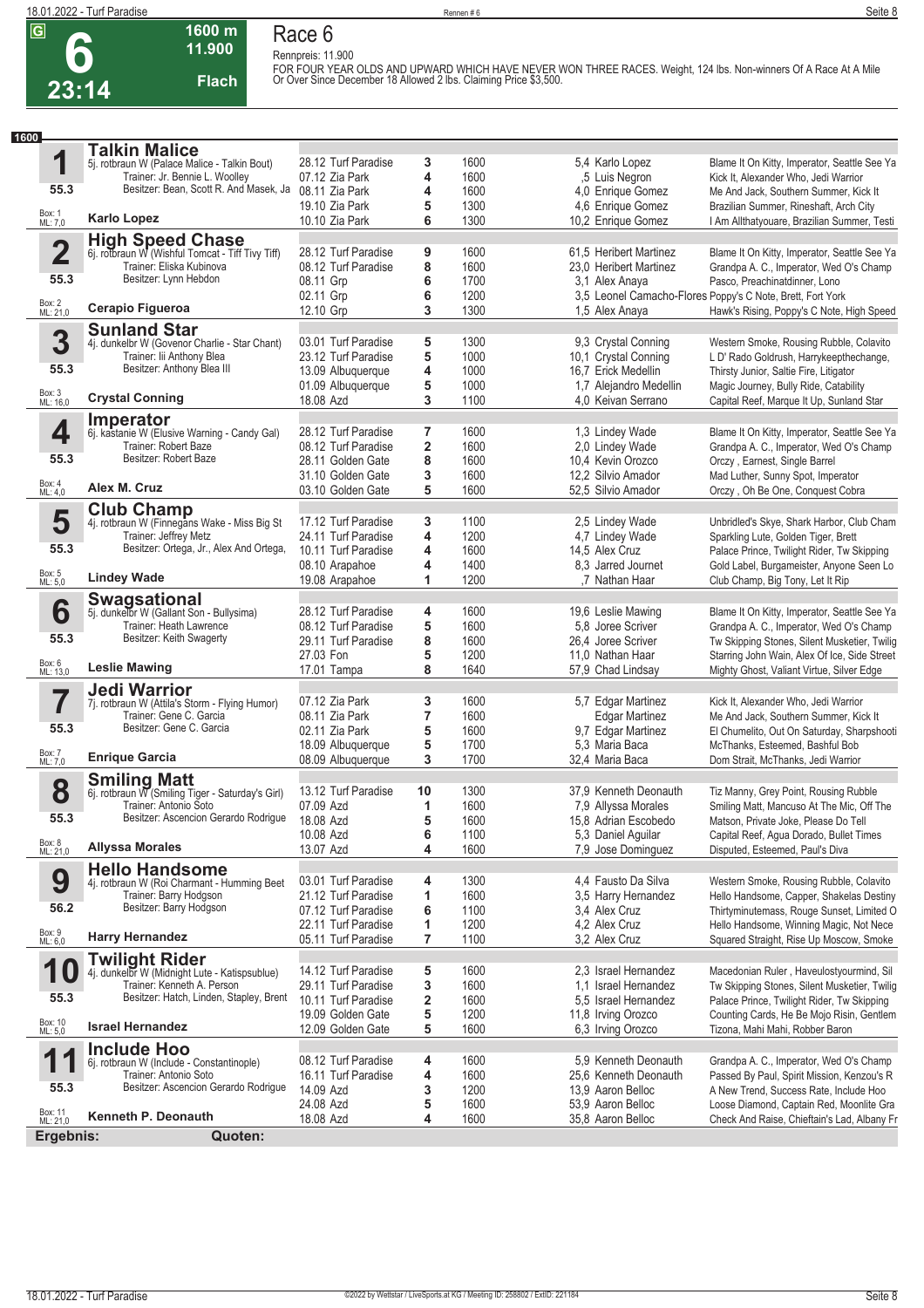**Rennpreis: 11.480**



# **Race 7**

**1200 m 11.480** 

**Flach**

FOR FOUR YEAR OLDS AND UPWARD WHICH HAVE NOT WON A RACE SINCE JULY 18, 2021 OR WHICH HAVE NEVER WON FOUR<br>RACES. Weight, 124 Ibs. Claiming Price \$3,000 (Claiming Races For \$2,500 Or Less Not Considered In Eligibility).

| 1200                |                                                                            |                                            |                         |              |                                         |                                                                                     |
|---------------------|----------------------------------------------------------------------------|--------------------------------------------|-------------------------|--------------|-----------------------------------------|-------------------------------------------------------------------------------------|
|                     | <b>Little John</b>                                                         |                                            |                         |              |                                         |                                                                                     |
| 1                   | 5j. dunkelbr W (Comic Strip - She's Outta Ther                             | 31.12 Turf Paradise                        | 7                       | 1100         | 35,2 McKenna Anderson                   | Hermano, Franklyenergized, Concur                                                   |
|                     | Trainer: Jason Homer                                                       | 14.12 Turf Paradise                        | 9                       | 1300         | 24,0 Leslie Mawing                      | Tapit At Midnight, Press Briefing, King Lebro                                       |
| 54.0                | Besitzer: Inc. Homer Thoroughbreds                                         | 24.11 Turf Paradise                        | 5                       | 1600         | 35,8 Leslie Mawing                      | Shinny, Fullbridledphantom, We're Just Sayi                                         |
|                     |                                                                            | 08.11 Grp                                  | 4                       | 1300         | 4.8 James Wooten, Jr.                   | Earnest, Northern Quest, Preacher Brown                                             |
| Box: 1<br>ML: 21,0  | <b>McKenna Anderson</b>                                                    | 17.10 Grp                                  | $\overline{\mathbf{2}}$ | 1200         | 1,9 James Wooten, Jr.                   | Preacher Brown, Little John, Vix Hero                                               |
|                     | <b>Silver Service</b>                                                      |                                            |                         |              |                                         |                                                                                     |
| $\overline{2}$      | 5j. rotbraun W (Abraaj - Silverclaw)                                       | 04.01 Turf Paradise                        | 9                       | 1300         | 32,1 Allyssa Morales                    | Coastline Sermon, Kenzou's Rhythm, Blank                                            |
|                     | Trainer: Billy Christian                                                   | 14.12 Turf Paradise                        | 8                       | 1000         |                                         | 11,2 Leonel Camacho-Flores Count Alexei, Tim's Buddy, Royal Seeker                  |
| 56.2                | Besitzer: Bill Christian                                                   | 02.12 Turf Paradise                        | $\overline{\mathbf{2}}$ | 900          |                                         | 28,8 Leonel Camacho-Flores Over Ez, Silver Service, Currently Krazy                 |
|                     |                                                                            | 09.11 Grp                                  | 3                       | 1200         | 13.1 Joree Scriver                      | Poppy's C Note, Officer Of War, Silver Servi                                        |
| Box: 2<br>ML: 21,0  | <b>Allyssa Morales</b>                                                     | 02.11 Grp                                  | 3                       | 1200         | 14,9 David Martin                       | Northern Quest, Dieci, Silver Service                                               |
|                     | <b>Crack A Cold One</b>                                                    |                                            |                         |              |                                         |                                                                                     |
| 3                   | 5j. rotbraun W (Ministers Wild Cat - Mz. Winju                             | 31.12 Turf Paradise                        | 8                       | 1100         | 6,6 Lindey Wade                         | Hermano, Franklyenergized, Concur                                                   |
|                     | Trainer: Jr. Bennie L. Woolley                                             | 20.12 Turf Paradise                        | 5                       | 1000         | 5,8 Lindey Wade                         | Vidaks Back, Coastline Sermon, Al Rhythm                                            |
| 56.2                | Besitzer: Mitchell W. Cathey                                               | 19.11 Turf Paradise                        | 8                       | 1500         | 13,8 Lindey Wade                        | Gabo's Macondo, Real Glitter, Themanbehi                                            |
|                     |                                                                            | 08.11 Turf Paradise                        | 7                       | 1200         | 20.1 Franklin Ceballos                  | Gray Admiral, Nevadan, Union Brother                                                |
| Box: 3<br>ML: 7,0   | <b>Lindey Wade</b>                                                         | 18.09 Emerald Downs                        | 5                       | 1200         | 17,2 Leslie Mawing                      | Pure Pursuit, Grinder Sparksaglo, Omache                                            |
|                     |                                                                            |                                            |                         |              |                                         |                                                                                     |
| 4                   | <b>Jen Lors Legacy</b><br>9j. rotbraun W (Chelokee - I Won't Blush)        | 16.12 Turf Paradise                        | 2                       | 1200         | 13,1 Karlo Lopez                        | A New Trend, Jen Lors Legacy, Freiburg                                              |
|                     | Trainer: Jeffrey Faulkner                                                  | 23.11 Turf Paradise                        | 3                       | 1200         | 21,8 Karlo Lopez                        | Saved By Zero, Success Rate, Jen Lors Leg                                           |
| 56.2                | Besitzer: Jeffrey Faulkner                                                 | 10.11 Turf Paradise                        | 5                       | 1300         | 12,6 Carl Williams                      | Blank It, Thetrailerguy, Ten Carat Rock                                             |
|                     |                                                                            | 14.09 Azd                                  | 4                       | 1200         | 7.5 Travis Wales                        | A New Trend, Success Rate, Include Hoo                                              |
| Box: 4<br>ML: 5,0   | <b>Karlo Lopez</b>                                                         | 08.09 Azd                                  | 1                       | 1600         | 5.6 Travis Wales                        | Jen Lors Legacy, Private Joke, Matson                                               |
|                     | <b>Kenzou's Rhythm</b>                                                     |                                            |                         |              |                                         |                                                                                     |
| 5                   | 8j. dunkelbr W (Algorithms - American Queen)                               | 04.01 Turf Paradise                        | 2                       | 1300         | 4.3 Fausto Da Silva                     | Coastline Sermon, Kenzou's Rhythm, Blank                                            |
|                     | Trainer: Jose Luna Silva                                                   | 27.12 Turf Paradise                        | $\overline{\mathbf{2}}$ | 1300         | 4,0 Alex Cruz                           | Chef, Kenzou's Rhythm, Mr View                                                      |
| 56.2                | Besitzer: Jose Luna Silva                                                  | 30.11 Turf Paradise                        | 5                       | 1600         | 1,1 Brayan Pena                         | Angelo's Pride, Spirit Mission, Plum Lucky                                          |
|                     |                                                                            | 16.11 Turf Paradise                        | 3                       | 1600         | 1,6 Brayan Pena                         | Passed By Paul, Spirit Mission, Kenzou's R                                          |
| Box: 5<br>ML: 4,0   | <b>Fausto Henrique Da Silva</b>                                            | 31.10 Golden Gate                          | 7                       | 1600         | 4,8 Brayan Pena                         | Mad Luther, Sunny Spot, Imperator                                                   |
|                     | <b>Success Rate</b>                                                        |                                            |                         |              |                                         |                                                                                     |
| 6                   | 12j. kastanie W (Friends Lake - Snappy Tune)                               | 16.12 Turf Paradise                        | 4                       | 1200         | 6,3 Jose Zunino                         | A New Trend, Jen Lors Legacy, Freiburg                                              |
|                     | Trainer: Curt Ferguson                                                     | 23.11 Turf Paradise                        | $\overline{\mathbf{2}}$ | 1200         | 7.9 Jose Zunino                         | Saved By Zero, Success Rate, Jen Lors Leg                                           |
| 56.2                | Besitzer: Ferguson, Debi, Stephens, D                                      | 10.11 Turf Paradise                        | 4                       | 1300         | 5,7 Lindey Wade                         | Blank It, Thetrailerguy, Ten Carat Rock                                             |
|                     |                                                                            | 14.09 Azd                                  | 2                       | 1200         | 8,0 Enrique Garcia                      | A New Trend, Success Rate, Include Hoo                                              |
| Box: 6<br>ML: 7,0   | Jose Luis Zunino                                                           | 25.08 Azd                                  | 5                       | 1600         | 4,9 Keivan Serrano                      | Gold Treasure, Private Joke, Victory Lane                                           |
|                     | <b>Thirsty Junior</b>                                                      |                                            |                         |              |                                         |                                                                                     |
| 7                   | 5j. rotbraun W (Stay Thirsty - Sweetlikeme)                                | 29.11 Zia Park                             | 6                       | 1100         | 4,6 Alejandro Medellin                  | Mainframe Judy, Discreet Tiger, E Bar Gold                                          |
|                     | Trainer: Jr. Martin Valdez-Cabral                                          | 14.11 Zia Park                             | 4                       | 1000         | 2,0 Francisco Amparan                   | War Wounds, Discreet Tiger, Champito                                                |
| 56.2                | Besitzer: Alvarado, Alfred And Valdez-                                     | 19.10 Zia Park                             | 4                       | 1200         | 5,5 Alejandro Medellin                  | Moro Appeal, Jim Edd Who, E Bar Gold                                                |
| Box: 7              | Alex M. Cruz                                                               | 03.10 Zia Park                             | 5                       | 1000         | 3.1 Enrique Gomez                       | Smart Spree, Jim Edd Who, War Wounds                                                |
| ML: 6,0             |                                                                            | 13.09 Albuquerque                          | 1                       | 1000         | 3.1 Francisco Amparan                   | Thirsty Junior, Saltie Fire, Litigator                                              |
|                     | Inquisiteur                                                                |                                            |                         |              |                                         |                                                                                     |
| 8                   | 6j. dunkelbr W (Tiznow - Enquete)                                          | 26.11 Turf Paradise                        | 6                       | 1200         | 28,4 Keivan Serrano                     | Out For Justice, Blank It, King Lebron                                              |
|                     | Trainer: lii Anthony Blea                                                  | 18.11 Turf Paradise                        | 5                       | 1600         | 17.1 Franklin Ceballos                  | Top Of The Game, Christine's Jack, Paper                                            |
| 56.2                | Besitzer: Anthony Blea III                                                 | 05.11 Turf Paradise                        | 6                       | 1200         | 4,9 Erick Medellin                      | Devil's Teeth, Out For Justice, Bullet Times                                        |
|                     | <b>Franklin Ceballos</b>                                                   | 19.10 Zia Park                             | 7                       | 1200         | 13,1 Enrique Gomez                      | Moro Appeal, Jim Edd Who, E Bar Gold                                                |
| Box: 8<br>ML: 16,0  |                                                                            | 03.10 Zia Park                             | 7                       | 1300         | 15,9 Enrique Gomez                      | Sexy Dexy, Nice Work, Memory Taker                                                  |
|                     | <b>Kodiak King</b>                                                         |                                            |                         |              |                                         |                                                                                     |
| 9                   | 8j. kastanie W (Northern Afleet - Te Papa Crys                             | 30.04 Turf Paradise                        | 7                       | 1200         | 9,1 Karlo Lopez                         | Parley Street, A New Trend, Mr View                                                 |
| 56.2                | Trainer: Kevin Hansen<br>Besitzer: Kevin Hansen                            | 12.04 Turf Paradise                        | 3                       | 1300         | 30,0 Michael Ybarra                     | John Paul's Bet, A New Trend, Kodiak King                                           |
|                     |                                                                            | 01.04 Turf Paradise                        | 4                       | 1300         | 34,4 Michael Ybarra                     | Flower Beach, Kona Skye, He Could                                                   |
| Box: 9<br>ML: 13,0  | <b>Heribert Naherd Martinez</b>                                            | 11.03 Turf Paradise<br>05.02 Turf Paradise | 6<br>8                  | 1500<br>1500 | 19.9 Shannon Uske<br>87,8 Shannon Uske  | Shinny, The Public Halo, Its Five Somewher                                          |
|                     |                                                                            |                                            |                         |              |                                         | Lolly Express, Rate For Me, Playoff Bound                                           |
|                     | <b>Brave Helios</b>                                                        |                                            |                         |              |                                         |                                                                                     |
| 1                   | 7j. rotbraun W (Artie Schiller - Snobby Princes<br>Trainer: Dan Morgan     | 02.12 Turf Paradise<br>11.11 Turf Paradise | 8                       | 900          | 4,2 Michael Ybarra                      | Over Ez, Silver Service, Currently Krazy                                            |
| 56.2                | Besitzer: Dan Morgan                                                       | 14.09 Azd                                  | 2<br>5                  | 900          | 14,4 Michael Ybarra                     | Saved By Zero, Brave Helios, Gato De Ray                                            |
|                     |                                                                            | 21.03 Los Alamitos                         |                         | 1100         | 15,9 Michael Ybarra                     | No Supah For You, Private Joke, Thirty Sec                                          |
| Box: 10<br>ML: 11,0 | <b>Michael Ybarra</b>                                                      | 01.03 Turf Paradise                        | 1<br>5                  | 900<br>1300  | ,1 Christian Aragon<br>3,7 Kevin Orozco | Brave Helios, Nahoy, Son Of A Queen                                                 |
|                     |                                                                            |                                            |                         |              |                                         | He Could, Totality, Samurai Jack                                                    |
|                     | <b>Ardenlee Star</b>                                                       |                                            |                         |              |                                         |                                                                                     |
| 1                   | 5j. rotbraun W (Elusive Quality - Bohemian Da<br>Trainer: Debbie Van Horne | 04.01 Turf Paradise<br>14.12 Turf Paradise | 8<br>$\overline{7}$     | 1300<br>1000 | 25,9 Jose Zunino<br>17,8 Jose Zunino    | Coastline Sermon, Kenzou's Rhythm, Blank<br>Count Alexei, Tim's Buddy, Royal Seeker |
| 56.2                | Besitzer: Debbie Van Horne                                                 | 02.11 Grp                                  | 6                       | 1200         | 18,4 Patrick Henry, Jr.                 | Starboard List, Street Moxie, Officer Of War                                        |
|                     |                                                                            | 19.10 Grp                                  | 5                       | 1100         | 6,2 Taylor Smith                        | Street Moxie, Officer Of War, Attercop                                              |
| Box: 11<br>ML: 21,0 | <b>Chad Lindsay</b>                                                        | 05.10 Grp                                  | 5                       | 1000         | 2,1 Alex Anaya                          | Tristram Speaker, More Honor, Starboard Li                                          |
|                     |                                                                            |                                            |                         |              |                                         |                                                                                     |
| 1                   | <b>Private Joke</b><br>10j. rotbraun W (Comic Strip - Rowdy Angel)         | 04.01 Turf Paradise                        | 4                       | 1300         | 12,1 Israel Hernandez                   | Coastline Sermon, Kenzou's Rhythm, Blank                                            |
| ◢                   | Trainer: Juan Quintana Gutierrez                                           | 07.12 Turf Paradise                        | 6                       | 1500         | 13,3 Daniel Vergara                     | Passed By Paul, Thirty Seconds Out, Them                                            |
| 56.2                | Besitzer: Juan Quintana Gutierrez                                          | 23.11 Turf Paradise                        | 4                       | 1200         | 5,0 Daniel Vergara                      | Saved By Zero, Success Rate, Jen Lors Leg                                           |
|                     |                                                                            | 08.11 Turf Paradise                        | 3                       | 1600         | 18,6 Daniel Vergara                     | Cats Touch, Zorich, Private Joke                                                    |
| Box: 12<br>ML: 13,0 | <b>Israel Hernandez</b>                                                    | 14.09 Azd                                  | $\overline{\mathbf{2}}$ | 1100         | 1,5 Travis Wales                        | No Supah For You, Private Joke, Thirty Sec                                          |
| Ergebnis:           | Quoten:                                                                    |                                            |                         |              |                                         |                                                                                     |
|                     |                                                                            |                                            |                         |              |                                         |                                                                                     |